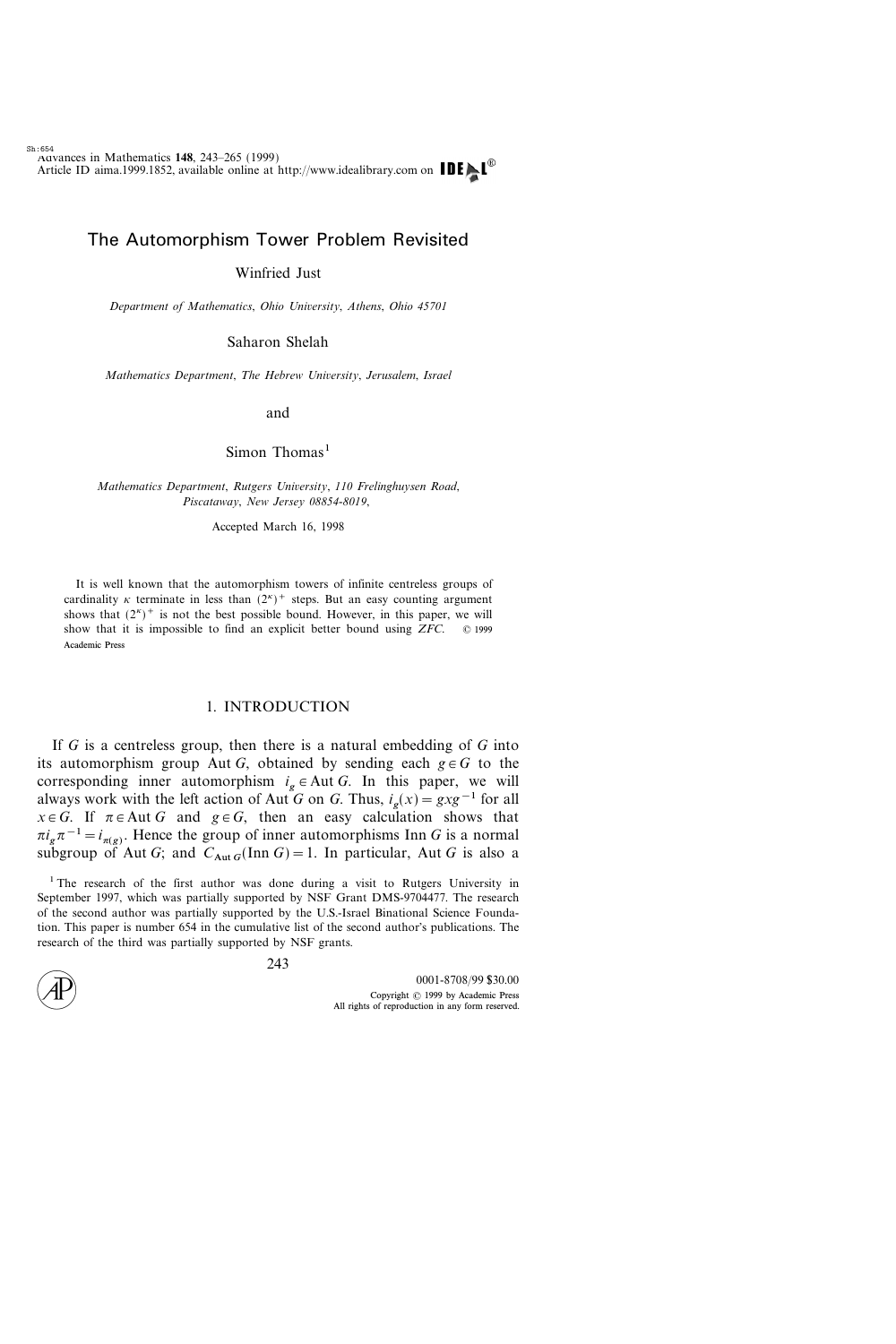centreless group. This enables us to define the automorphism tower of  $G$  to be the ascending chain of groups

$$
G = G_0 \trianglelefteq G_1 \trianglelefteq G_2 \trianglelefteq \cdots G_{\alpha} \trianglelefteq G_{\alpha+1} \trianglelefteq \cdots
$$

such that for each ordinal  $\alpha$ 

- (a)  $G_{\alpha+1}$  = Aut  $G_{\alpha}$ ; and
- (b) if  $\alpha$  is a limit ordinal, then  $G_{\alpha} = \bigcup_{\beta < \alpha} G_{\beta}$ .

(At each successor step, we identify  $G_{\alpha}$  with Inn  $G_{\alpha}$  via the natural embedding.)

The automorphism tower is said to terminate if there exists an ordinal  $\alpha$  such that  $G_{\alpha+1}=G_{\alpha}$ . This occurs if and only if there exists an ordinal  $\alpha$ such that Aut  $G_{\alpha}$  = Inn  $G_{\alpha}$ . A classical result of Wielandt [15] says that if  $G$  is finite, then the automorphism tower terminates after finitely many steps. Wielandt's theorem fails for infinite centreless groups. For example, consider the infinite dihedral group  $D_{\infty} = \langle a, b \rangle$ , where a and b are elements of order 2. Then  $D_{\infty} = \langle a \rangle * \langle b \rangle$  is the free product of its cyclic subgroups  $\langle a \rangle$  and  $\langle b \rangle$ . It follows that  $D_{\infty}$  is a centreless group; and that  $D_{\infty}$  has an outer automorphism  $\pi$  of order 2 which interchanges the elements a and b. It is easily shown that Aut  $D_{\infty} = \langle \pi, i_{a} \rangle$ . Thus Aut  $D_{\infty}$ is also an infinite dihedral group, and so Aut  $D_{\infty} \simeq D_{\infty}$ . Hence for each  $n \in \omega$ , the *n*th group in the automorphism tower of  $D_{\infty}$  is isomorphic to  $D_{\infty}$ ; and the automorphism tower of  $D_{\infty}$  does not terminate after finitely many steps.

In the 1970s, a number of special cases of the automorphism tower problem were solved. For example, Rae and Roseblade [8] proved that the automorphism tower of a centreless Černikov group terminates after finitely many steps, and Hulse [4] proved that the automorphism tower of a centreless polycyclic group terminates in countably many steps. But the problem was not solved in full generality until 1984, when Thomas [13] showed that the automorphism tower of an arbitrary centreless group eventually terminates; and that for each ordinal  $\alpha$ , there exists a group whose automorphism tower terminates in exactly  $\alpha$  steps.

DEFINITION 1.1. If G is a centreless group, then the *height*  $\tau(G)$  of the automorphism tower of G is the least ordinal  $\alpha$  such that  $G_{\alpha+1}=G_{\alpha}$ .

This raises the question of finding bounds for  $\tau(G)$  in terms of the cardinality of G. In his original paper  $[13]$ , Thomas proved that if G is an infinite centreless group of cardinality  $\kappa$ , then  $\tau(G) \leq (2^{\kappa})^+$ . Soon afterwards, Thomas and Felgner independently noticed that an easy application of Fodor's Lemma yielded the following slightly better bound.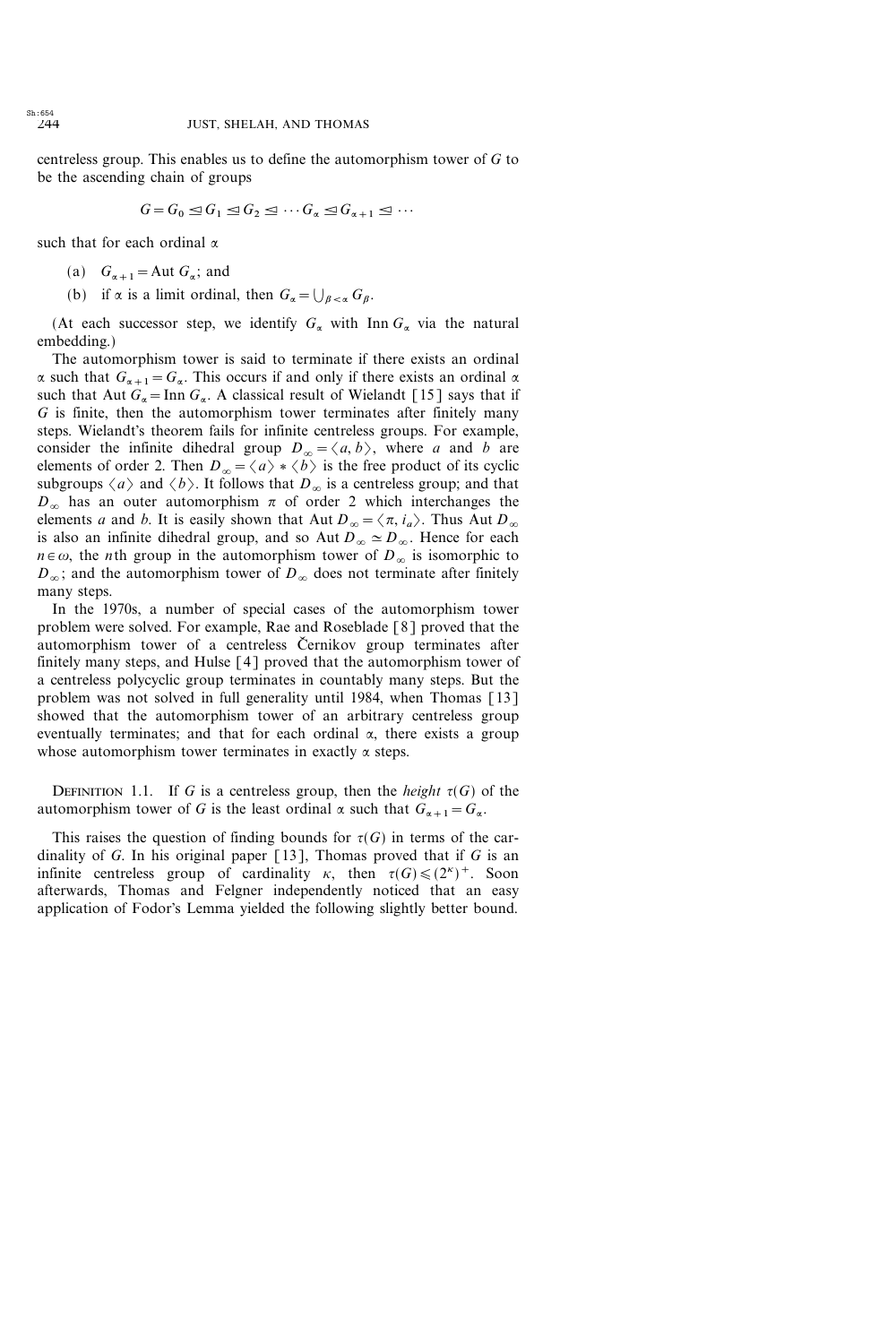THEOREM 1.2 (Thomas [14]). If G is an infinite centreless group of cardinality  $\kappa$ , then  $\tau(G) < (2^{\kappa})^+$ .

DEFINITION 1.3. If  $\kappa$  is an infinite cardinal, then  $\tau_{\kappa}$  is the least ordinal such that  ${\tau(G) < \tau_{\kappa}}$  for every centreless group G of cardinality  ${\kappa}$ .

Since there are only  $2^{\kappa}$  centreless groups of cardinality  $\kappa$  up to isomorphism, it follows that  $\tau_{\kappa} < (2^{\kappa})^+$ . On the other hand, Thomas [13] has shown that for each ordinal  $\alpha < \kappa^+$ , there exists a centreless group G of cardinality  $\kappa$  such that  $\tau(G) = \alpha$ . Thus  $\kappa^+ \le \tau_{\kappa} < (2^{\kappa})^+$ . It is natural to ask whether a better explicit bound on  $\tau_{\kappa}$  can be proved in ZFC, preferably one which does not involve cardinal exponentiation.

The proof of Theorem 1.2 is extremely simple and uses only the most basic results in group theory, together with some elementary properties of the infinite cardinal numbers. So it is not surprising that Theorem 1.2 does not give the best possible bound for  $\tau_{\kappa}$ . In contrast, the proof of Wielandt's theorem is much deeper and involves an intricate study of the subnormal subgroups of a finite centreless group. The real question behind the search for better explicit bounds for  $\tau_{\kappa}$  is whether there exists a subtler, more informative, group-theoretic proof of the automorphism tower theorem for infinite groups. The main result of this paper says that no such bounds can be proved in *ZFC*, and thus can be interpreted as saying that no such proof exists. (It is perhaps worth mentioning that the proof of Theorem 1.2 yields that the automorphism tower of a finite centreless group terminates in *countably* many steps. However, there does not seem to be an easy reduction from countable to finite; and it appears that some form of Wielandt's analysis is necessary.)

THEOREM 1.4. Let  $V \models GCH$  and let  $\kappa$ ,  $\lambda \in V$  be uncountable cardinals such that  $\kappa < c f(\lambda)$ . Let  $\alpha$  be any ordinal such that  $\alpha < \lambda^+$ . Then there exists a notion of forcing P, which preserves cofinalities and cardinalities, such that the following statements are true in the corresponding generic extension  $V^{\mathbb{P}}$ .

(a) 
$$
2^k = \lambda
$$
.

(b) There exists a centreless group  $G$  of cardinality  $\kappa$  such that  $\tau(G)=\alpha.$ 

Thus it is impossible to find better explicit bounds for  $\tau_{\kappa}$  when  $\kappa$  is an uncountable cardinal. However, our methods do not enable us to deal with countable groups; and it remains an open question whether or not there exists a countable centreless group G such that  $\tau(G) \ge \omega_1$ .

Most of this paper will be concerned with the problem of constructing centreless groups with extremely long automorphism towers. Unfortunately it is usually very difficult to compute the successive groups in an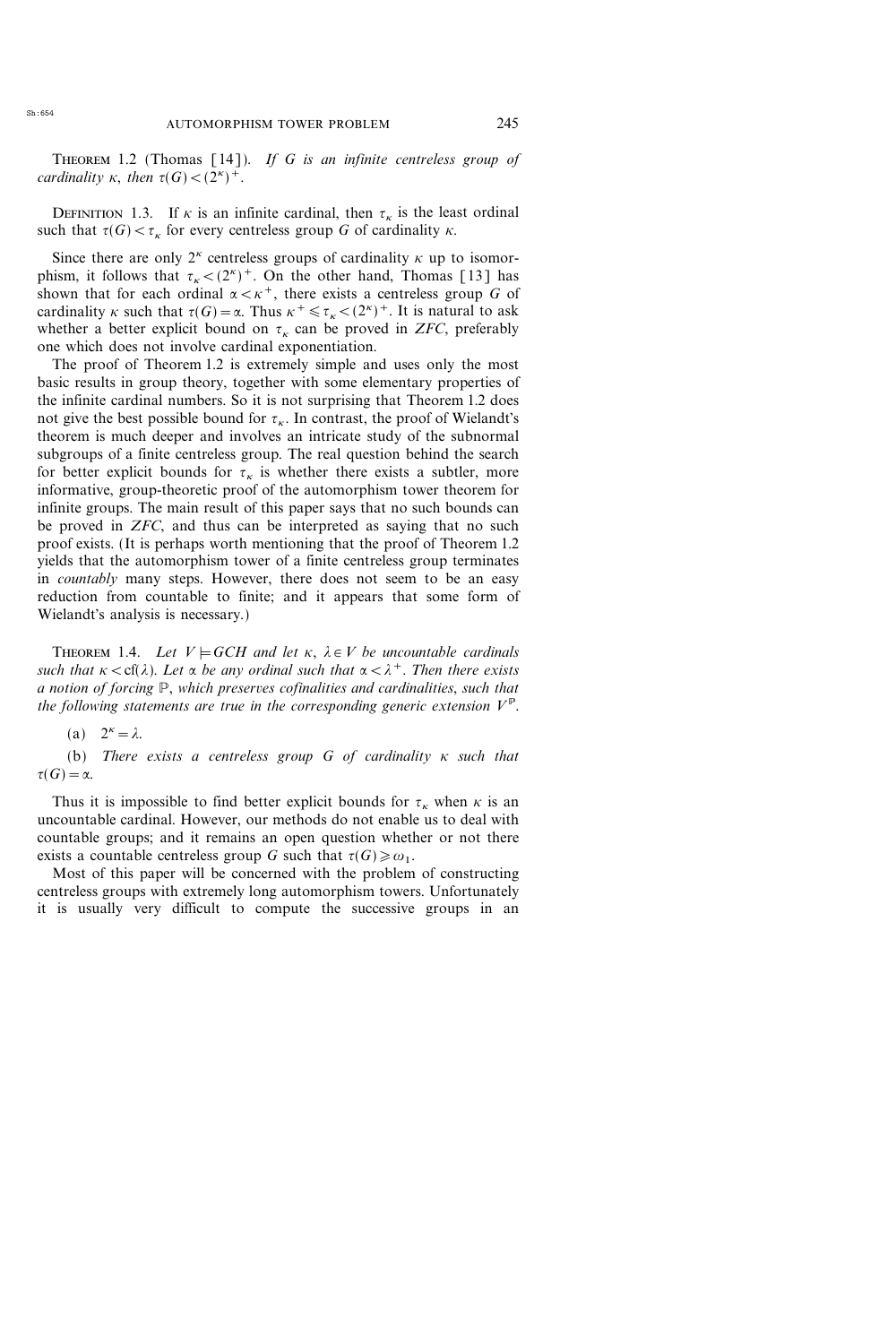automorphism tower. We will get around this difficulty by reducing it to the much easier computation of the successive normalisers of a subgroup  $H$  of a group  $G$ .

DEFINITION 1.5. If  $H$  is a subgroup of the group  $G$ , then the normaliser tower of  $H$  in  $G$  is defined inductively as follows.

- (a)  $N_0(H) = H$ .
- (b) If  $\alpha = \beta + 1$ , then  $N_{\alpha}(H) = N_G(N_{\beta}(H)).$
- (c) If  $\alpha$  is a limit ordinal, then  $N_{\alpha}(H) = \bigcup_{\beta < \alpha} N_{\beta}(H)$ .

It is sometimes necessary for the notation to include an explicit reference to the ambient group G. In this case, we will write  $N_a(H) = N_a(H, G)$ .

As we will see in Section 2, if  $\alpha$  is any ordinal, then it is easy to construct examples of pairs of groups,  $H < G$ , such that the normaliser tower of H in G terminates in exactly  $\alpha$  steps. The following lemma, which was essentially proved in [13], will enable us to convert normaliser towers into corresponding automorphism towers.

LEMMA 1.6. Let K be a field such that  $|K| > 3$  and let H be a subgroup of Aut K. Let

 $G = PGL(2, K) \rtimes H \leq PTL(2, K) = PGL(2, K) \rtimes Aut K$ .

Then G is a centreless group; and for each  $\alpha$ ,  $G_{\alpha} = PGL(2, K) \rtimes N_{\alpha}(H)$ , where  $N_{\alpha}(H)$  is the  $\alpha$ th group in the normaliser tower of H in Aut K.

It is well known that every group  $G$  can be realised as the automorphism group of a suitable graph  $\Gamma$ . Thus the following result implies that every group  $G$  can also be realised as the automorphism group of a suitable field  $K$ .

LEMMA 1.7 (Fried and Kollár [2]). Let  $\Gamma = \langle X, E \rangle$  be any graph. Then there exists a field  $K_r$  of cardinality max $\{|X|, \omega\}$  which satisfies the following conditions.

(a) X is an Aut  $K_r$ -invariant subset of  $K_r$ .

(b) The restriction mapping,  $\pi \mapsto \pi \upharpoonright X$ , is an isomorphism from Aut  $K_r$  onto Aut  $\Gamma$ .

Combining Lemmas 1.6 and 1.7, we obtain the following reduction of our problem.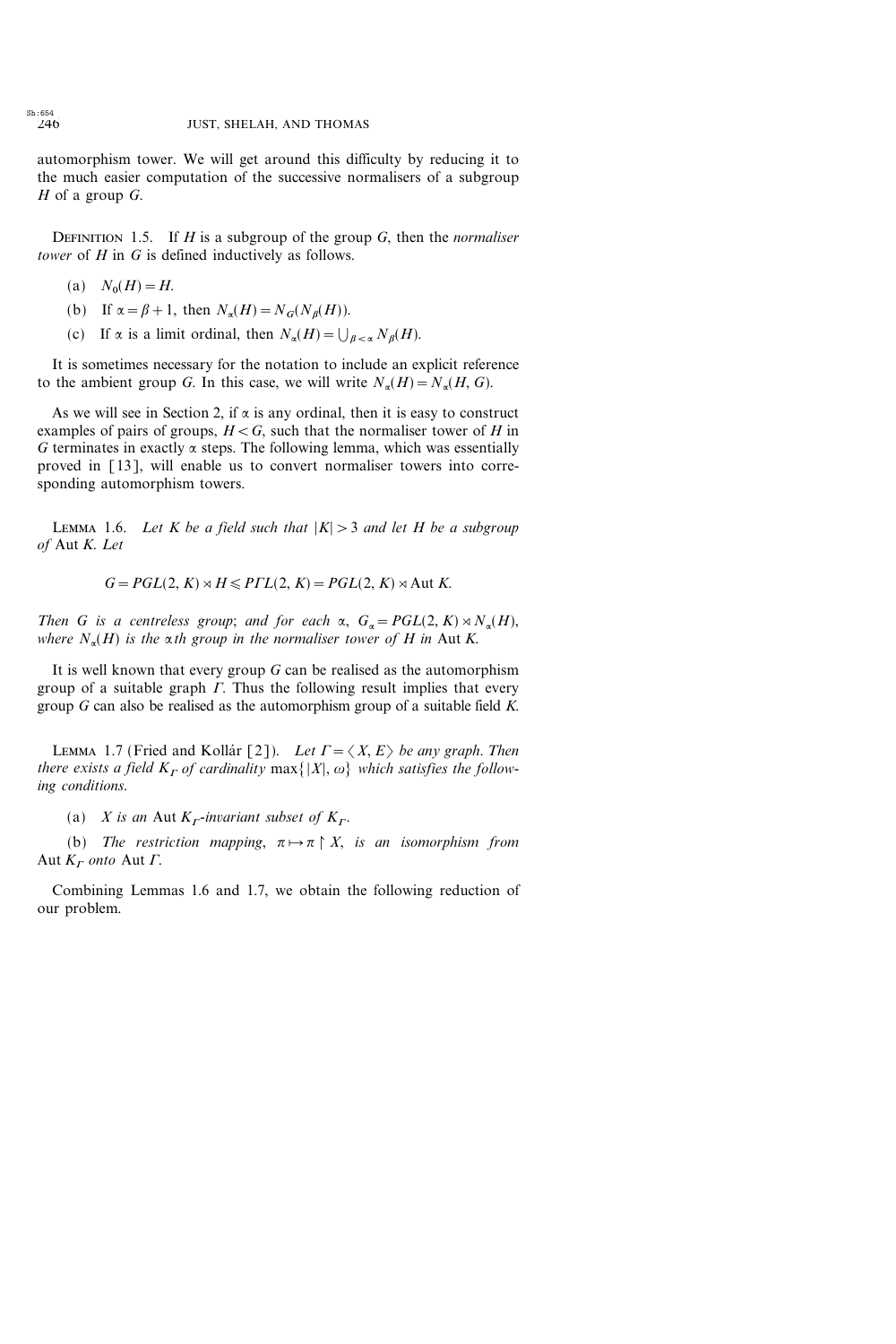LEMMA 1.8. Suppose that there exists a graph  $\Gamma$  of cardinality  $\kappa$  and a subgroup  $H$  of  $Aut \Gamma$  such that

- (a)  $|H| \leq \kappa$ ; and
- (b) the normaliser tower of H in Aut  $\Gamma$  terminates in exactly  $\alpha$  steps.

Then there exists a centreless group T of cardinality  $\kappa$  such that  $\tau(T)=\alpha$ .

*Proof.* Let  $K<sub>r</sub>$  be the corresponding field, which is given by Lemma 1.7, and let  $T = PGL(2, K_r) \rtimes H$ . By Lemma 1.6,  $\tau(T) = \alpha$ .

From now on, fix a regular uncountable cardinal  $\kappa$  such that  $\kappa^{<\kappa} = \kappa$ and an ordinal  $\alpha$ . Roughly speaking, our strategy will be to

(1) first construct a pair of groups,  $H < G$ , such that  $|H| \le \kappa$  and the normaliser tower of H in G terminates in  $\alpha$  steps; and

(2) then attempt to find a cardinal-preserving notion of forcing P which adjoins a graph  $\Gamma$  of cardinality  $\kappa$  such that  $G \simeq$  Aut  $\Gamma$ .

Of course, there are many groups  $G$  for which such a notion of forcing P cannot possibly exist. For example, De Bruijn [1] has shown that the alternating group Alt( $\kappa^+$ ) cannot be embedded in Sym( $\kappa$ ). Consequently, there is no cardinal-preserving notion of forcing  $P$  which adjoins a graph  $\Gamma$  of cardinality  $\kappa$  such that Alt( $\kappa^+$ )  $\simeq$  Aut  $\Gamma$ .

Our next definition singles out a combinatorial condition which is satisfied by all those groups G such that G is embeddable in  $Sym(K)$ . (See Proposition 1.11.) Conversely, in Theorem 1.12, we will show that if a group G satisfies this combinatorial condition, then there exists a cardinalpreserving notion of forcing  $\mathbb P$  which adjoins a graph  $\Gamma$  of cardinality  $\kappa$ such that  $G \simeq$  Aut  $\Gamma$ .

DEFINITION 1.9. Let  $\kappa$  be a regular uncountable cardinal such that  $\kappa^{<\kappa} = \kappa$ . Then a group G is said to satisfy the  $\kappa^+$ -compatibility condition if it has the following property. Suppose that H is a group such that  $|H| < \kappa$ . Suppose that  $(f_i | i < \kappa^+)$  is a sequence of embeddings  $f_i: H \to G$ ; and let  $H_i = f_i[H]$  for each  $i < \kappa^+$ . Then there exist ordinals  $i < j < \kappa^+$  and a surjective homomorphism  $\varphi$ :  $\langle H_i, H_j \rangle \rightarrow H_i$  such that

(a)  $\varphi \circ f_i = f_i$ ; and

(b) 
$$
\varphi \upharpoonright H_i = id_{H_i}
$$
.

Example 1.10. To get an understanding of Definition 1.9, it will probably be helpful to see an example of a group which fails to satisfy the  $\kappa^+$ -compatibility condition. So we will show that Alt( $\kappa^+$ ) does not satisfy the  $\kappa^+$ -compatibility condition. Let  $H = \text{Alt}(4)$ . For each  $3 \le i \le \kappa^+$ , let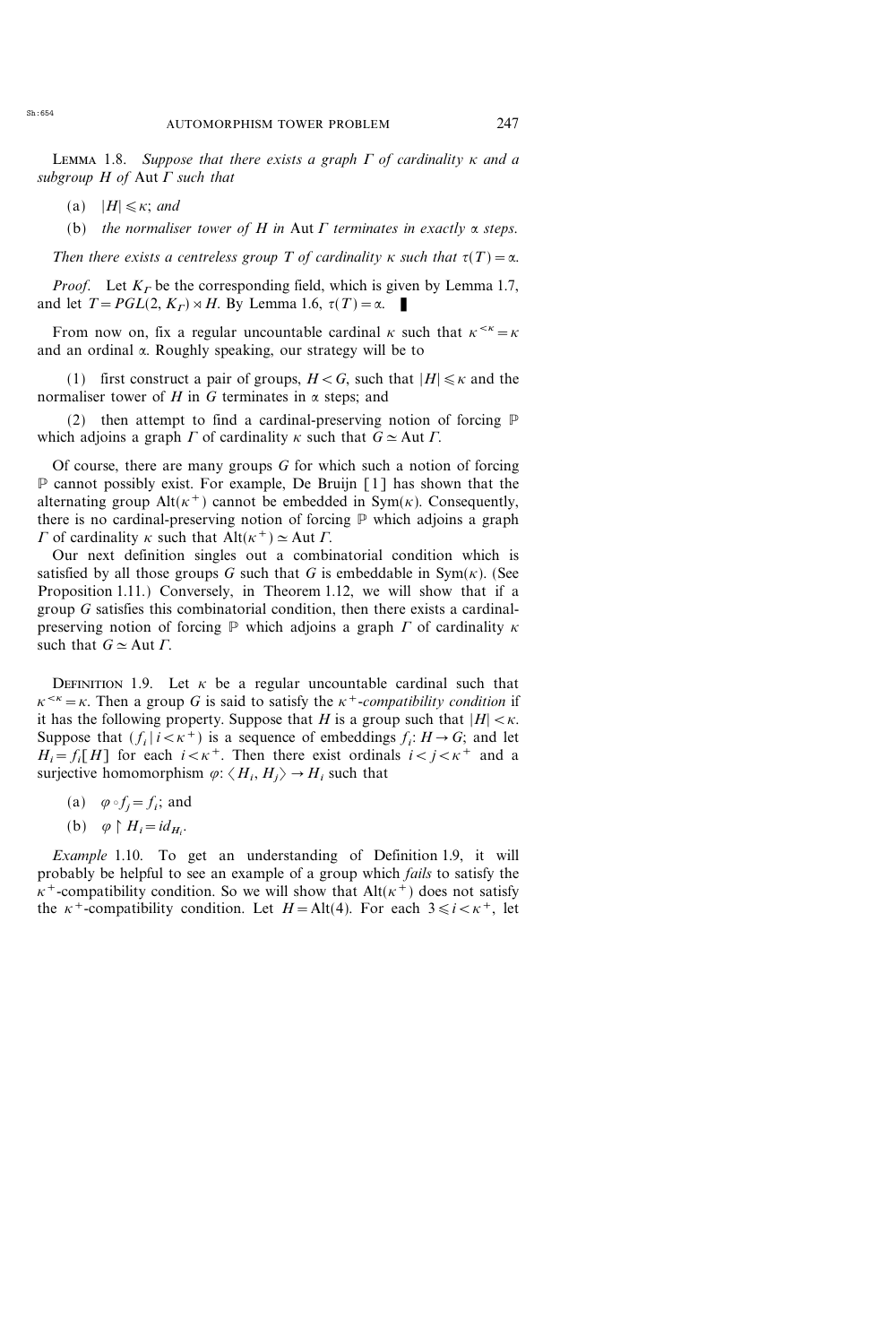$\Delta_i = \{0, 1, 2, i\}$  and let  $f_i$ : Alt $(4) \rightarrow$  Alt $(\Delta_i)$  be an isomorphism. If  $3 \le i$  $j<\kappa^+$ , then

$$
\langle
$$
Alt( $\Delta_i$ ), Alt( $\Delta_j$ ) $\rangle$  = Alt( $\Delta_i \cup \Delta_j$ )  $\simeq$  Alt(5).

Since Alt(5) is a simple group, there does not exist a surjective homomorphism from  $\langle Alt(\Lambda_i), Alt(\Lambda_j)\rangle$  onto  $Alt(\Lambda_i)$ .

PROPOSITION 1.11. Let  $\kappa$  be a regular uncountable cardinal such that  $\kappa^{<\kappa} = \kappa$ , and let  $G \leqslant \text{Sym}(\kappa)$ . Then G satisfies the  $\kappa^+$ -compatibility condition.

*Proof.* Let H be a group such that  $|H| < \kappa$ , and let  $(f_i | i < \kappa^+)$  be a sequence of embeddings  $f_i$ :  $H\to G$ . For each  $i<\kappa^+$ , let  $H_i=f_i[H]$ ; and let  $Z_i$  be a subset of  $\kappa$  chosen so that

- (a)  $|Z_i| < \kappa;$
- (b)  $Z_i$  is  $H_i$ -invariant; and
- (c)  $g \upharpoonright Z_i \neq id_{Z_i}$  for all  $1 \neq g \in H_i$ .

After passing to a suitable subsequence if necessary, we can suppose that the following conditions hold.

(1) There exists a fixed subset Z such that  $Z_i = Z$  for all  $i < \kappa^+$ .

(2) For each  $i < \kappa^+$ , let  $r_i : H_i \to \text{Sym}(Z)$  be the restriction mapping,  $g \mapsto g \upharpoonright Z$ ; and let  $\pi_i : H \to \text{Sym}(Z)$  be the embedding defined by  $\pi_i = r_i \circ f_i$ . Then  $\pi_i = \pi_j$  for all  $i < j < \kappa^+$ .

Let  $i < j < \kappa^+$ . Let  $\rho: \langle H_i, H_j \rangle \rightarrow Sym(Z)$  be the restriction mapping,  $g \mapsto g \upharpoonright Z$ . Then  $\rho[\langle H_i , H_j \rangle] = r_i[H_i]$ , and so we can define a surjective homomorphism  $\varphi: \langle H_i, H_j \rangle \to H_i$  by  $\varphi = r_i^{-1} \circ \rho$ . Clearly  $\varphi \upharpoonright H_i = id_{H_i}$ ; and it is easily checked that  $\varphi \circ f_i = f_i$ .

THEOREM 1.12. Let  $\kappa$  be a regular uncountable cardinal such that  $\kappa^{<\kappa} = \kappa$ , and let G be a group which satisfies the  $\kappa^+$ -compatibility condition. Then there exists a notion of forcing  $P$  such that

- (a)  $\mathbb{P}$  is *k*-closed:
- (b)  $\mathbb P$  has the  $\kappa^+$ -c.c.; and
- $(c)$  $\frac{p}{p}$  There exists a graph  $\Gamma$  of cardinality  $\kappa$  such that  $G \simeq$  Aut  $\Gamma$ .

Furthermore, if  $|G| = \lambda$ , then  $|\mathbb{P}| = \max{\kappa, \lambda^{<\kappa}}$ .

Combining Proposition 1.11 and Theorem 1.12, we see that if  $\kappa$  is an uncountable cardinal such that  $\kappa^{<\kappa} = \kappa$  and G is an arbitrary subgroup of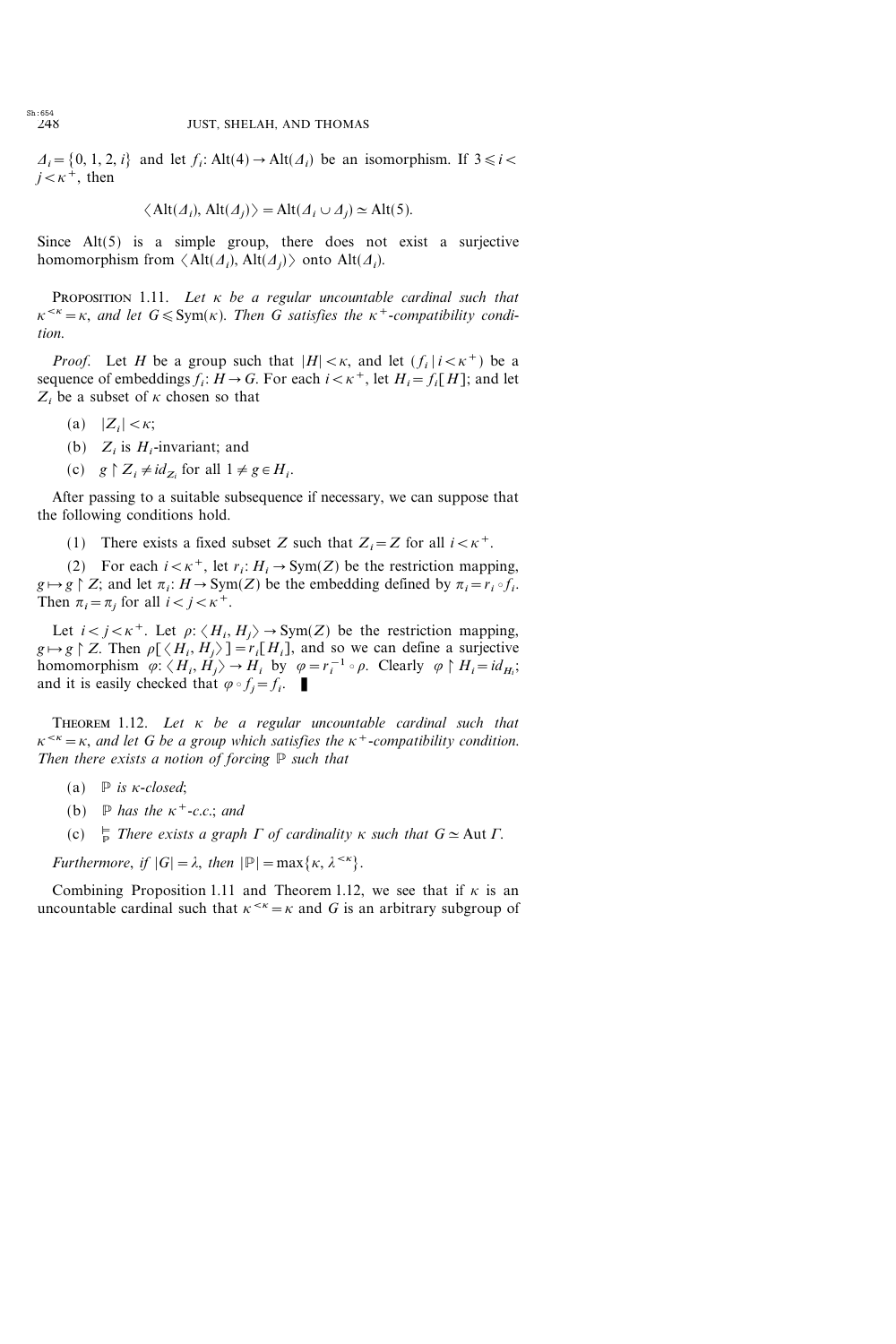$Sym(\kappa)$ , then there exists a cardinal-preserving notion of forcing  $\mathbb P$  and a graph  $\Gamma \in V^{\mathbb{P}}$  such that  $G \simeq$  Aut  $\Gamma$ . This result is *not* true of arbitrary subgroups of Sym( $\omega$ ); for Solecki [11] has shown that no uncountable free abelian group is the automorphism group of a countable first-order structure.

Theorem 1.12 will be proved in Section 3. It is now easy to explain the main points of the proof of Theorem 1.4. Assume that  $V \models GCH$ . Let  $\kappa$  be a regular uncountable cardinal, and let  $\lambda$  be a cardinal such that cf( $\lambda$ ) >  $\kappa$ . Let  $\alpha$  be any ordinal such that  $\alpha < \lambda^+$ . In Section 2, we will prove that there exists a notion of forcing Q such that

- (1)  $\qquad \qquad \mathbb{Q}$  is *k*-closed;
- (2)  $\Box$  has the  $\kappa^+$ -c.c.;

and such that the following statements are true in the generic extension  $V^{\mathbb{Q}}$ .

(a)  $2^{\kappa} = \lambda$ .

(b) There exist groups  $H < G < \text{Sym}(k)$  such that  $|H| = \kappa$  and the normaliser tower of H in G terminates in exactly  $\alpha$  steps.

By Proposition 1.11, G satisfies the  $\kappa^+$ -compatibility condition. Hence we can use Theorem 1.12 to generically adjoin a graph  $\Gamma$  of cardinality  $\kappa$ such that  $G \simeq$  Aut  $\Gamma$ . A moment's thought shows that the normaliser tower of  $H$  in  $G$  is an absolute notion. Thus Lemma 1.8 yields a centreless group T of cardinality  $\kappa$  such that  $\tau(T)=\alpha$ . The case when  $\kappa$  is a singular cardinal requires a little more work, and will be dealt with in Section 4. The remainder of this section will be devoted to another two easy applications of Theorem 1.12.

Application 1.13. A well-known open problem asks whether there exists a countable structure M such that Aut M is the free group on  $2^{\omega}$  generators. Using Theorem 1.12, it is easy to establish the consistency of the existence of a structure N of cardinality  $\omega_1$  such that Aut N is the free group on  $2^{\omega_1}$  generators. It is not known whether the existence of such a structure can be proved in ZFC.

THEOREM 1.14. Let V be a transitive model of ZFC and let  $\kappa$ ,  $\lambda$ ,  $\theta$  be cardinals such that  $\kappa^{<\kappa} = \kappa < \lambda \leq \theta = \theta^{\kappa}$ . Then there exists a notion of forcing P, which preserves cofinalities and cardinalities, such that the following statements are true in  $V^{\mathbb{P}}$ .

(a)  $2^{\kappa} = \theta$ ; and

(b) there exists a graph  $\Gamma$  of cardinality  $\kappa$  such that Aut  $\Gamma$  is the free group on  $\lambda$  generators.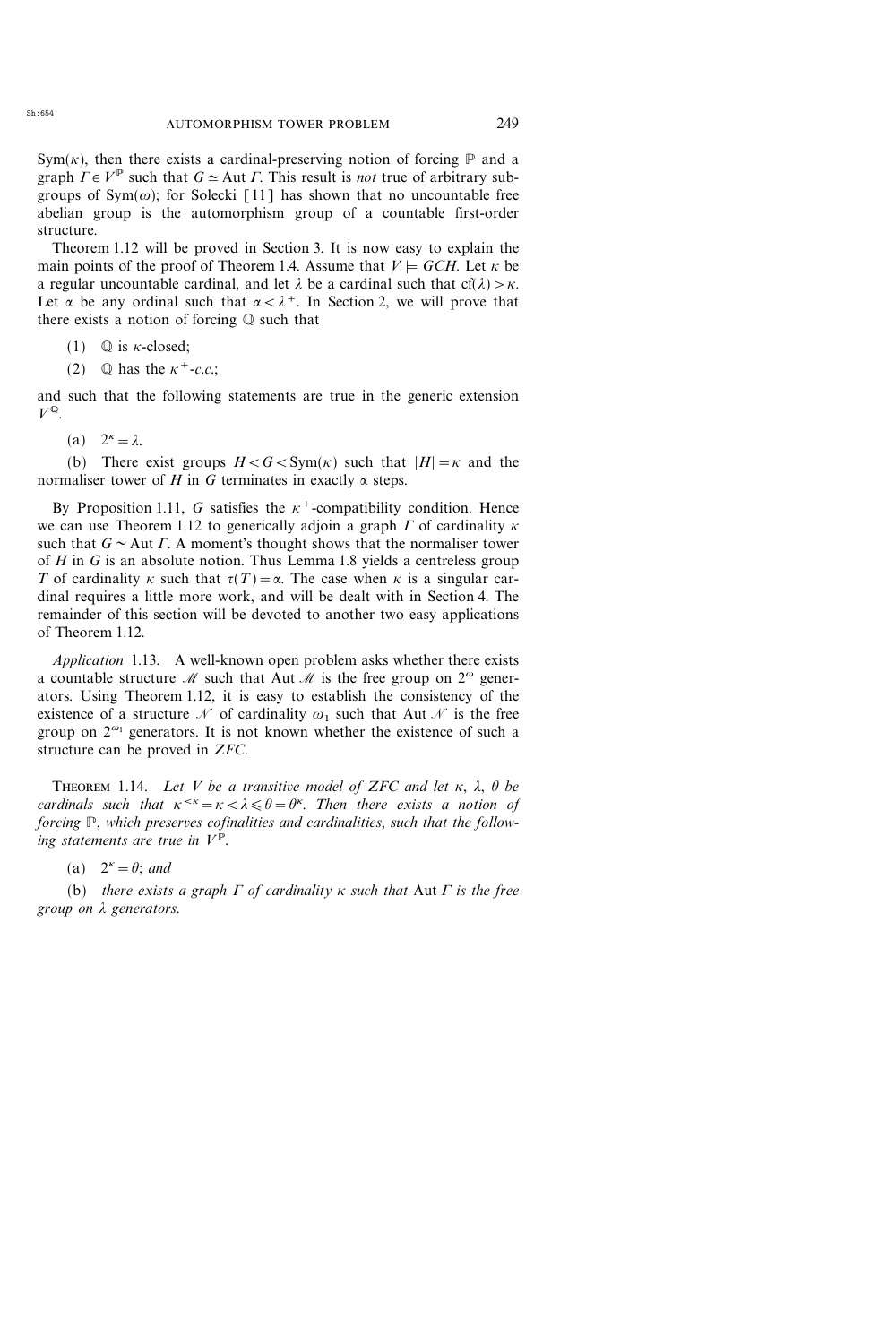*Proof.* After performing a preliminary forcing if necessary, we can also suppose that  $2^k = \theta$ . Let F be the free group on  $\lambda$  generators. Then it is enough to show that F satisfies the  $\kappa^+$ -compatibility condition. Let H be a (necessarily free) group such that  $|H| < \kappa$ , and let  $(f_i | i < \kappa^+)$  be a sequence of embeddings  $f_i: H \to F$ . For each  $i < \kappa^+$ , let  $H_i = f_i[H]$ . Then  $\langle H_i | i \langle \kappa^+ \rangle$  is a free group of cardinality at most  $\kappa^+$ . By Theorem 5.1 [10], there exists an embedding of  $\langle H_i | i \langle \kappa^+ \rangle$  into Sym( $\kappa$ ). So Proposition 1.11 yields the existence of ordinals  $i < j < \kappa^+$  and a surjective homomorphism  $\varphi$ :  $\langle H_i, H_j \rangle \to H_i$  such that  $\varphi \circ f_j = f_i$  and  $\varphi \upharpoonright H_i = id_{H_i}$ .

Application 1.15. Theorem 1.6 [14] says that if  $G$  is a finitely generated centreless group, then the automorphism tower of G terminates in countably many steps. It is conceivable that a more general result holds; namely, that the automorphism tower of G terminates in countably many steps, whenever  $G$  is a countable centreless group such that Aut  $G$  is also countable. To see why this might be true, let  $G$  be such a group. Then, by Kueker [5], there exists a finite subset  $F \subseteq G$  such that each automorphism  $\pi \in$  Aut G is uniquely determined by its restriction  $\pi \upharpoonright F$ . In terms of the automorphism tower of G, this says that there is a finite subset  $F \subseteq G$ such that  $C_{G_1}(F) = 1$ . Suppose that the "rigidity" of F within  $G = G_0$  is propagated along the automorphism tower of G; i.e., that  $C_{G_\alpha}(F) = 1$  for all ordinals  $\alpha < \omega_1$ . Then the proof of Theorem 1.6 [14] shows that the automorphism tower of G terminates in countably many steps.

QUESTION 1.16. Let G be a centreless group such that  $|Aut G| = \omega$ . Does there exist a finite subset  $F \subseteq G$  such that  $C_{G_{\alpha}}(F) = 1$  for all ordinals  $\alpha < \omega_1$ ?

If  $|G_{\alpha}| = \omega$  for all  $\alpha < \omega_1$ , then Fodor's Lemma implies that there exists an ordinal  $\beta < \omega_1$  and a finite subset  $F_\beta$  of  $G_\beta$  such that  $C_{G_\alpha}(F_\beta) = 1$  for all  $\beta \le \alpha \le \omega_1$ ; and so  $\tau(G) \le \omega_1$ . This observation suggests the following weak form of Question 1.16, which is also open.

QUESTION 1.17. Does there exist a centreless group G such that  $|Aut G| = \omega$  and  $|Aut(Aut G)| = 2^{\omega}$ ?

Of course, a positive answer to Question 1.16 implies a negative answer to Question 1.17. Using Theorem 1.12, it is easy to establish the consistency of the existence of a centreless group G of cardinality  $\omega_1$  such that |Aut  $G| = \omega_1$  and  $|Aut(Aut G)| = 2^{\omega_1}$ . Once again, it is not known whether the existence of such a group can be proved in ZFC.

THEOREM 1.18. Let  $\kappa$  be a regular uncountable cardinal such that  $\kappa^{<\kappa} =$  $\kappa$ . Then it is consistent that there exists a centreless group G of cardinality  $\kappa$  such that  $|\text{Aut }G| = \kappa$  and  $|\text{Aut}(\text{Aut }G)| = 2^{\kappa}$ .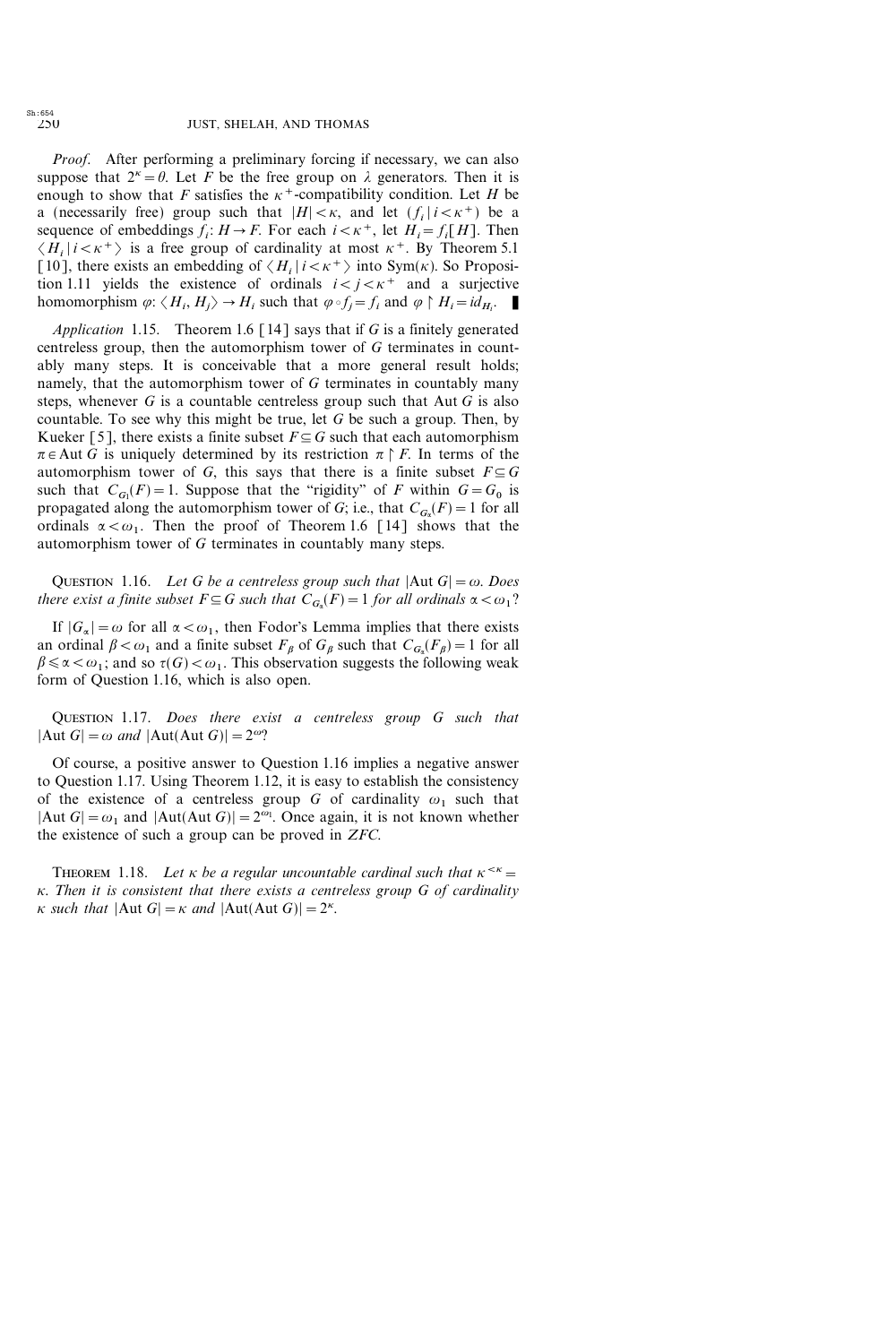*Proof.* Let V be the ground model. For each  $\alpha$ ,  $\xi < \kappa$ , let  $Z_{\xi}^{\alpha} = \langle z_{\xi}^{\alpha} \rangle$  be an infinite cyclic group. For each  $\xi < \kappa$ , let  $A_{\xi} = \bigoplus_{\alpha < \kappa} Z_{\xi}^{\alpha}$ ; and let  $B = \bigoplus_{\xi < \kappa} A_{\xi}$ . Define an action of Sym( $\kappa$ ) on B by  $\pi z_{\xi}^{\alpha} \pi^{-1} = z_{\pi(\xi)}^{\alpha}$  for all  $\alpha$ ,  $\zeta < \kappa$ ; and let  $W = B \rtimes \text{Sym}(\kappa)$  be the corresponding semidirect product. Let  $H = \bigoplus_{\xi < \kappa} Z_{\xi}^{\xi}$ . Then the members of the normaliser tower of H in W are

(a)  $N_0(H) = H;$ 

(b) 
$$
N_1(H) = B
$$
;

(c) 
$$
N_2(H) = W
$$
.

Clearly W is embeddable in  $Sym(K)$ ; and so W satisfies the  $K^+$ -compatibility condition. Let  $P$  be the notion of forcing, given by Theorem 1.12, which adjoins a graph  $\Gamma$  of cardinality  $\kappa$  such that  $W \simeq$  Aut  $\Gamma$ . Let  $K_{\Gamma} \in V^{\mathbb{P}}$ be the corresponding field, which is given by Lemma 1.7. Then  $G=$  $PGL(2, K<sub>r</sub>) \rtimes H$  is a group such that

$$
|\text{Aut } G| = |PGL(2, K_{\Gamma}) \rtimes B| = \kappa
$$

and

$$
|\text{Aut}(\text{Aut } G)| = |PGL(2, K_{\Gamma}) \rtimes W| = 2^{\kappa}. \quad \blacksquare
$$

Our set-theoretic notation mainly follows that of Kunen [6]. Thus if  $P$ is a notion of forcing and p,  $q \in \mathbb{P}$ , then  $q \leq p$  means that q is a strengthening of p. We say that  $\mathbb P$  is  $\kappa$ -closed if for every  $\lambda < \kappa$ , every descending sequence of elements of P

$$
p_0 \geqslant p_1 \geqslant \cdots \geqslant p_{\xi} \geqslant \cdots, \qquad \xi < \lambda,
$$

has a lower bound in  $P$ . If V is the ground model, then we will denote the generic extension by  $V^{\mathbb{P}}$  if we do not wish to specify a particular generic filter  $H \subseteq \mathbb{P}$ . If we want to emphasize that the term t is to be interpreted in the model M of ZFC, then we write  $t^M$ ; for example, Sym( $\lambda$ )<sup>M</sup>.

Our group-theoretic notation is standard. For example, the (restricted) wreath product of  $A$  by  $C$  is denoted by  $A \text{ wr}C$ ; and the direct sum of the groups  $H_{\xi}$ ,  $\xi < \lambda$ , is denoted by  $\bigoplus_{\xi < \lambda} H_{\xi}$ . If  $\pi \in \text{Sym}(\kappa)$ , then supp( $\pi$ ) =  $\{\alpha \in \kappa \mid \pi(\alpha) \neq \alpha\};$  and if  $\lambda$  is an infinite cardinal such that  $\lambda \leq \kappa$ , then  $\text{Sym}_\lambda(\kappa) = \{ \pi \in \text{Sym}(\kappa) \mid |\text{supp}(\pi)| < \lambda \}.$ 

### 2. REALISING NORMALISER TOWERS WITHIN INFINITE SYMMETRIC GROUPS

Let  $\kappa$  be a regular uncountable cardinal such that  $\kappa^{<\kappa} = \kappa$ . In this section, we will study the problem of realising long normaliser towers within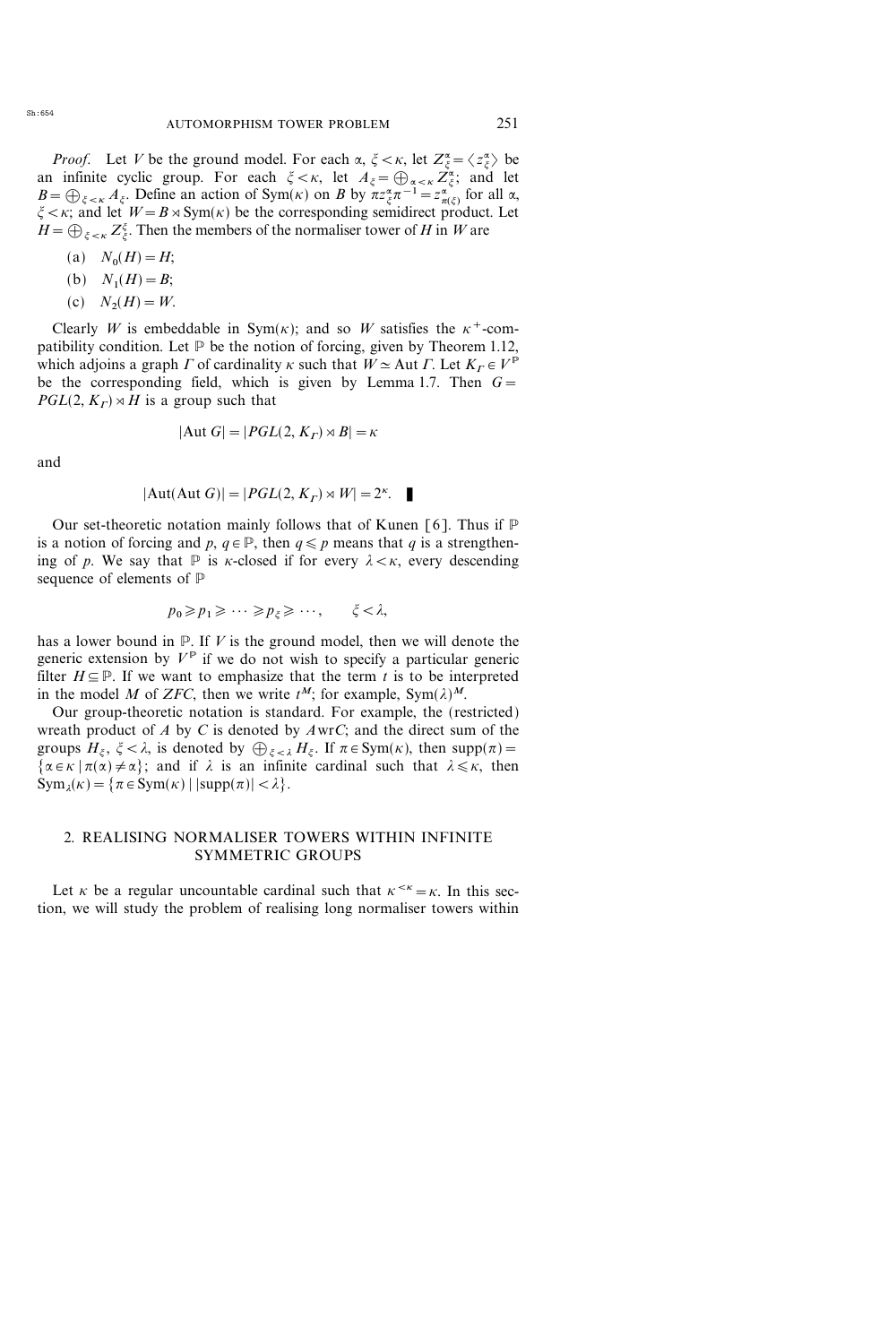Sym( $\kappa$ ). In particular, we will prove that if  $\alpha$  is any ordinal, then there exists a generic extension  $V^{\mathbb{Q}}$  such that a normaliser tower of height  $\alpha$  can be realised in Sym( $\kappa$ )<sup> $V^{\mathbb{Q}}$ </sup>.

First for each ordinal  $\alpha$ , we will construct a pair of groups,  $H < G$ , such that the normaliser tower of H in G terminates in exactly  $\alpha$  steps.

DEFINITION 2.1. The ascending chain of groups

$$
W_0 \leqslant W_1 \leqslant \cdots \leqslant W_{\alpha} \leqslant W_{\alpha+1} \leqslant \cdots
$$

is defined inductively as follows.

- (a)  $W_0 = C_2$ , the cyclic group of order 2.
- (b) Suppose that  $\alpha = \beta + 1$ . Then

$$
W_{\beta} = W_{\beta} \oplus 1 \leq U_{\beta} \oplus W_{\beta}^* \leq 1 \leq \sigma_{\beta+1} \geq W_{\beta+1}.
$$

Here  $W^*_{\beta}$  is an isomorphic copy of  $W_{\beta}$ ; and  $\sigma_{\beta+1}$  is an element of order 2 which interchanges the factors  $W_{\beta} \oplus 1$  and  $1 \oplus W_{\beta}^*$  of the direct sum  $W_{\beta} \oplus W_{\beta}^*$  via conjugation. Thus  $W_{\beta+1}$  is isomorphic to the wreath product  $W_{\beta}$ wr $C_2$ .

(c) If  $\alpha$  is a limit ordinal, then  $W_{\alpha} = \bigcup_{\beta < \alpha} W_{\beta}$ .

LEMMA 2.2.  $|W_{\alpha}| \le \max\{|x|, \omega\}$  for all ordinals  $\alpha$ .

*Proof.* This follows by an easy induction on  $\alpha$ .

LEMMA 2.3. (a) If  $1 \le n < \omega$ , then the normaliser tower of  $W_0$  in  $W_n$ terminates in exactly  $n+1$  steps.

(b) If  $\alpha \geq 0$ , then the normaliser tower of  $W_0$  in  $W_{\alpha}$  terminates in  $\mathit{exactly}$   $\alpha$  steps.

*Proof.* (a) It is easily checked that

$$
N_1(W_0, W_n) = W_0 \oplus W_0^* \oplus W_1^* \oplus \cdots \oplus W_{n-1}^*
$$

and that

$$
N_2(W_0, W_n) = W_1 \oplus W_1^* \oplus \cdots \oplus W_{n-1}^*;
$$

and that, in general, for each  $0 \le l \le n-1$ ,

$$
N_{l+1}(W_0, W_n) = W_l \oplus \bigoplus_{l \leq m < n} W_m^*.
$$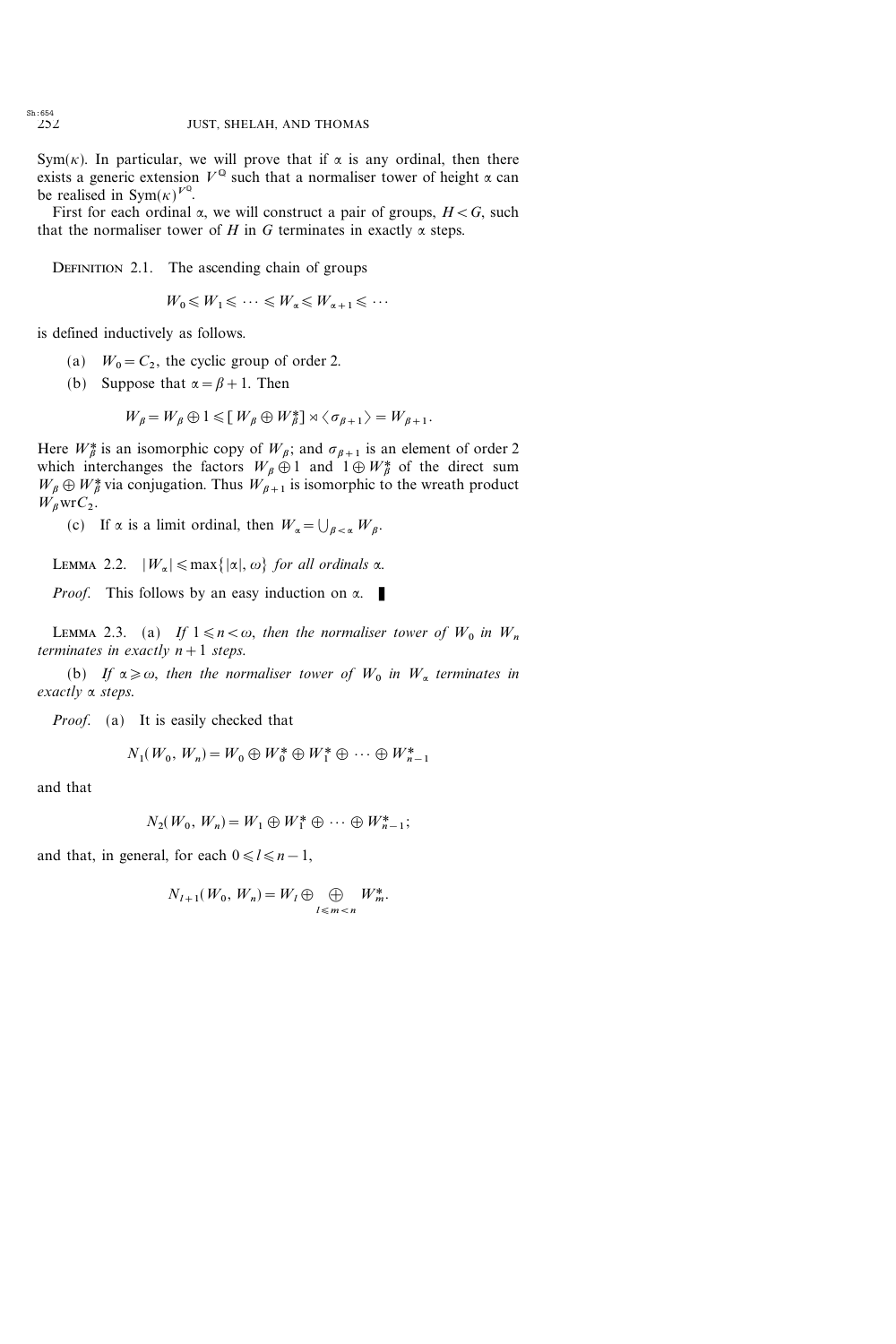$$
N_{l+1}(W_0, W_\alpha) = W_l \oplus \bigoplus_{l \leq \beta < \alpha} W^*_\beta;
$$

and for each  $\gamma$  such that  $\omega \leq \gamma < \alpha$ ,

$$
N_{\gamma}(W_0, W_{\alpha}) = W_{\gamma} \oplus \bigoplus_{\gamma \leq \beta < \alpha} W_{\beta}^*.
$$

Remark 2.4. Unfortunately, the group  $W_{\kappa^+}$  does not satisfy the  $\kappa^+$ -compatibility condition. To see this, let

$$
H = C_2 \text{wr } C_2 = [\langle a \rangle \oplus \langle b \rangle] \rtimes \langle c \rangle;
$$

and for each ordinal  $i < \kappa^+$ , let  $f_i : H \to W_{\kappa^+}$  be the embedding such that  $f_i(a) = \sigma_{i+1}$  and  $f_i(c) = \sigma_{i+2}$ . (Here we are using the notation which was introduced in Definition 2.1.) Let  $i, j$  be any limit ordinals such that  $i < j < \kappa^+$ . Then

$$
\langle H_i, H_j \rangle \simeq ((C_2 \text{wr} C_2) \text{wr} C_2) \text{wr} C_2.
$$

Suppose that there exists a surjective homomorphism  $\varphi$ :  $\langle H_i, H_i \rangle \rightarrow H_i$ such that

- (a)  $\varphi \circ f_i = f_i$ ; and
- (b)  $\varphi \upharpoonright H_i = id_{H_i}.$

Then  $\varphi(\sigma_{i+1})=\varphi(\sigma_{i+1})=\sigma_{i+1}$  and  $\varphi(\sigma_{i+2})=\varphi(\sigma_{i+2})=\sigma_{i+2}$ . Consider the element  $x = \sigma_{j+1}\sigma_{j+2}\sigma_{j+1}\sigma_{j+2} \in H_j$ . Then it is easily checked that

- (1) x lies in the centre of  $H_i$ ; and
- (2)  $\sigma_{j+1} y \sigma_{j+1}^{-1} = xyx^{-1}$  for all  $y \in H_i$ .

Thus  $z=\varphi(x)$  lies in the centre of  $H_i$ . Since  $\varphi(\sigma_{i+1})=\sigma_{i+1}$ , we find that

$$
\sigma_{i+1} y \sigma_{i+1}^{-1} = z y z^{-1} = y
$$

for all  $y \in H_i$ . But this contradicts the fact that  $\sigma_{i+1}$  is a noncentral element of  $H_i$ .

Thus if  $\alpha \geq \kappa^+$ , then  $W_\alpha$  is not embeddable in Sym( $\kappa$ ). However, the above argument does not rule out the possibility that  $W_{\alpha}$  is embeddable in the quotient group  $Sym(K)/Sym_K(K)$ ; and this is enough for our purposes.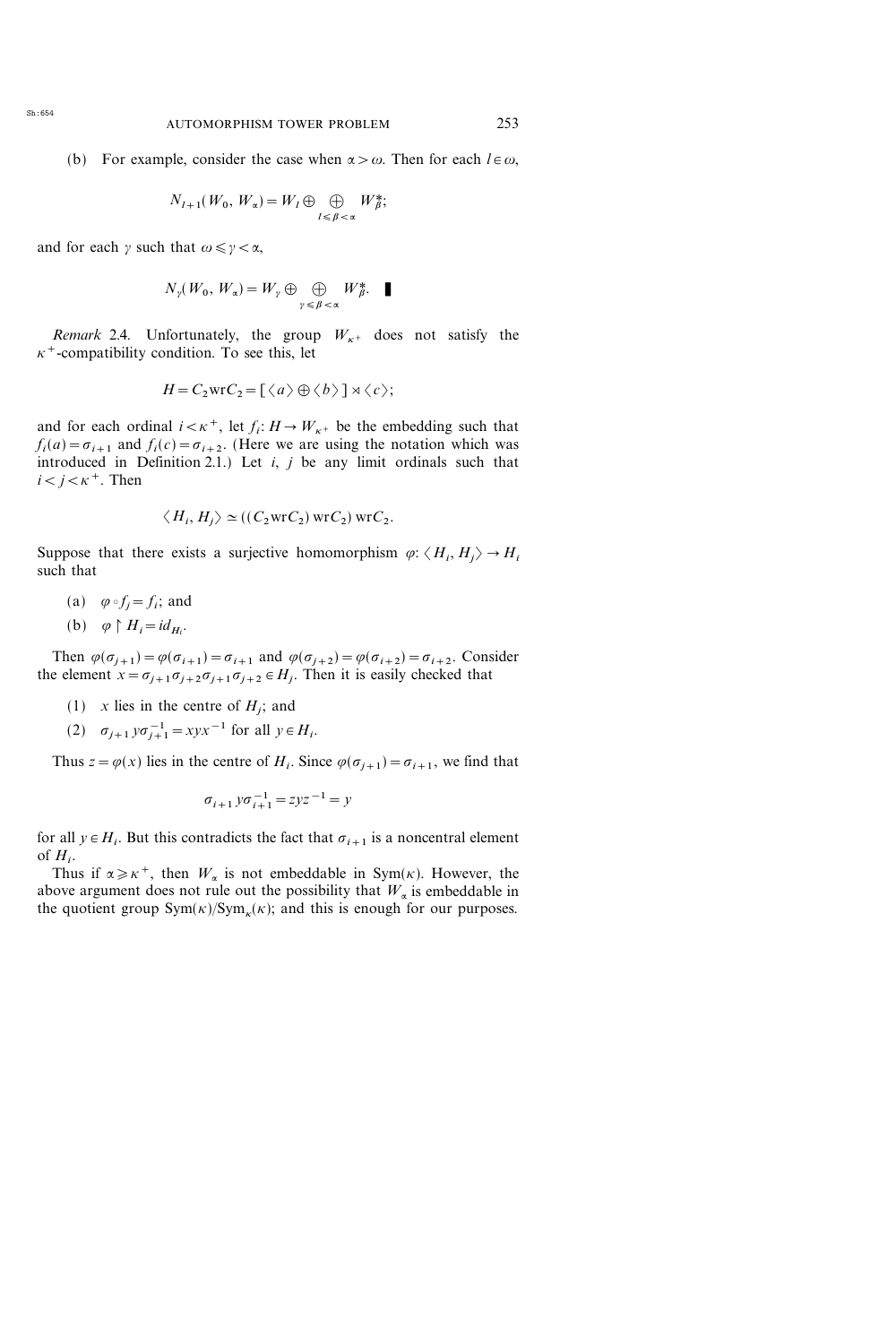LEMMA 2.5. Let  $\kappa$  be an infinite cardinal such that  $\kappa^{<\kappa} = \kappa$ . Suppose that  $\gamma$  is an ordinal, and that there exists an embedding

$$
f: W_{\gamma} \to \text{Sym}(\kappa)/\text{Sym}_{\kappa}(\kappa).
$$

Then for each ordinal  $\alpha \leq \gamma$ , there exist groups  $H \leq G \leq \text{Sym}(\kappa)$  such that  $|H|=\kappa$  and the normaliser tower of H in G terminates in exactly  $\alpha$  steps.

*Proof.* For each  $\alpha \leq \gamma$ , let  $H^{\alpha}$  be the subgroup of Sym( $\kappa$ ) such that  $f[W_{\alpha}] = H^{\alpha}/\text{Sym}_{\kappa}(\kappa)$ . Since  $|\text{Sym}_{\kappa}(\kappa)| = \kappa^{<\kappa} = \kappa$ , it follows that  $|H^0| = \kappa$ .

CLAIM 2.6. For each ordinal  $\beta$ ,

$$
f[N_{\beta}(W_0, W_{\alpha})] = N_{\beta}(H^0, H^{\alpha})/\text{Sym}_{\kappa}(\kappa).
$$

*Proof.* We will argue by induction on  $\beta$ . The result is clear when  $\beta = 0$ , and no difficulties arise when  $\beta$  is a limit ordinal. Suppose that  $\beta = \xi + 1$ and that the result holds for  $\xi$ . Let  $R = N_{\xi}(H^0, H^{\alpha})$ ; and for each subgroup K such that  $Sym_{\kappa}(\kappa) \leq K \leq H^{\alpha}$ , let  $\overline{K} = K/Sym_{\kappa}(\kappa)$ . Then

$$
f[N_{\xi+1}(W_0, W_{\alpha})] = N_{\overline{H^{\alpha}}}(\overline{R});
$$

and so we must show that

$$
N_{\overline{H^{\alpha}}}(\overline{R}) = \overline{N_{H^{\alpha}}(R)}.
$$

But this is an immediate consequence of the Correspondence Theorem for subgroups of quotient groups, together with the observation that the normaliser of any subgroup L is the largest subgroup M such that  $L \leq M$ .

It is now easy to complete the proof of Lemma 2.5. Applying Lemma 2.3 and Claim 2.6, we see that if  $\alpha \geq \omega$ , then the normaliser tower of  $H^0$  in  $H^{\alpha}$ terminates in exactly  $\alpha$  steps; and that if  $2 \le \alpha = n < \omega$ , then the normaliser tower of  $H^0$  in  $H^{n-1}$  terminates in exactly *n* steps. This just leaves the cases when  $\alpha = 0$ , 1. When  $\alpha = 0$ , we can take  $H = G = \text{Alt}(\kappa)$ ; and when  $\alpha = 1$ , we can take  $H = \text{Alt}(\kappa)$  and  $G = \text{Sym}(\kappa)$ .

The next result implies that if  $\omega < \kappa^* = \kappa$  and W is any group, then there exists a cardinal-preserving notion of forcing  $\mathbb P$  such that in  $V^{\mathbb P}$ , the group W is embeddable in  $Sym(K)/Sym_K(K)$ . (If  $|W|<sup>K</sup> > |W|$ , then just embed W in a larger group L such that  $|L|^{k} = |L|$ ; and then apply Lemma 2.7 to L.)

LEMMA 2.7. Let V be a transitive model of ZFC and let  $\kappa$ ,  $\lambda$  be cardinals such that  $\omega < \kappa < \lambda < \lambda = \lambda^{\kappa}$ . Let W be any group of cardinality  $\lambda$ . Then there exists a notion of forcing  $Q$  such that

- (1)  $\qquad \qquad \mathbb{Q}$  is *k*-closed.
- (2)  $\qquad \qquad \mathbb{Q}$  has the  $\kappa^+$ -c.c.;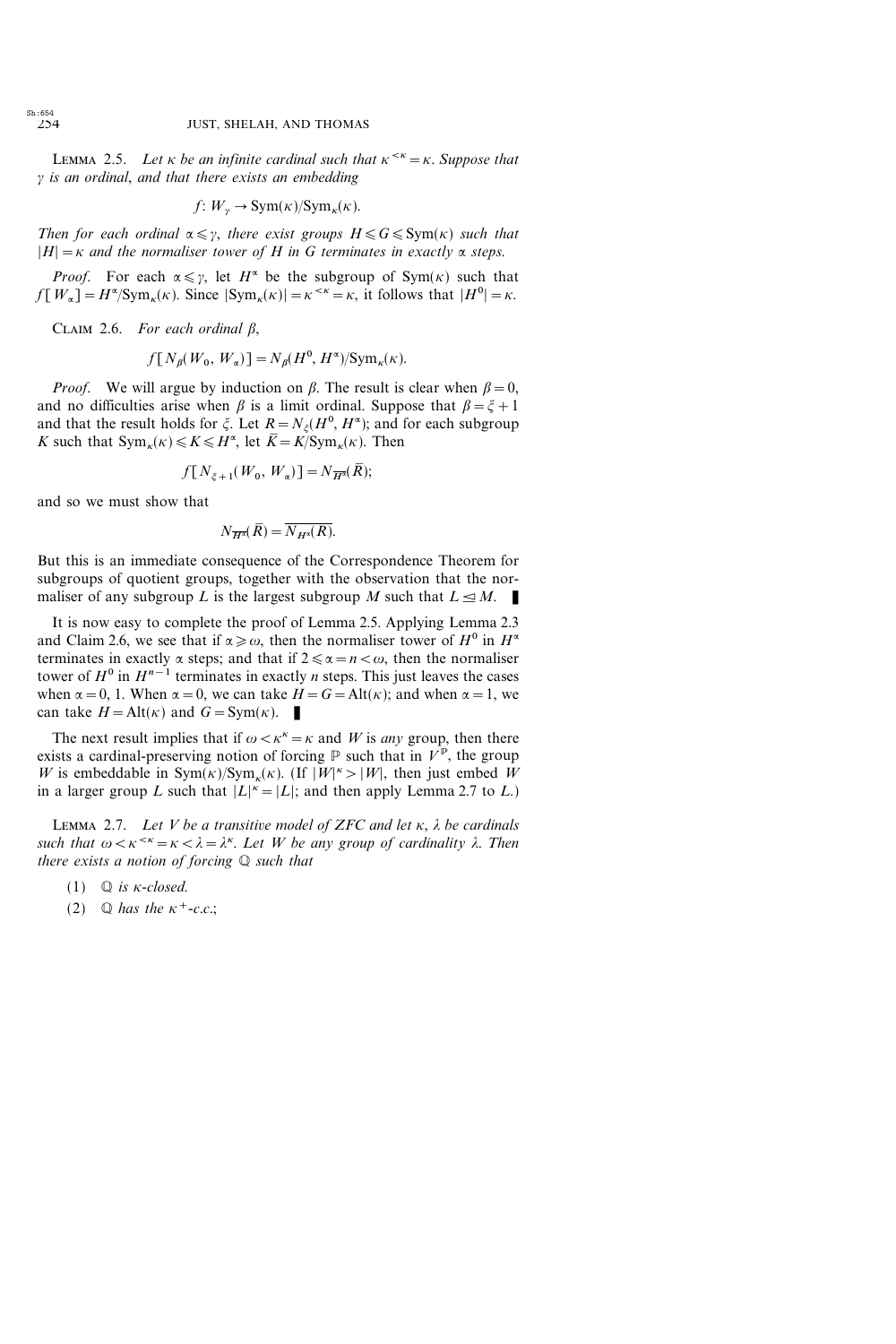- (a)  $2^{\kappa} = \lambda$ .
- (b) There exists an isomorphism embedding

 $f: W \to (\text{Sym}(\kappa)/\text{Sym}_{\kappa}(\kappa))^{V^{\mathbb{Q}}}.$ 

*Proof.* Let  $\Omega = \bigcup_{\alpha < \kappa} {\alpha} \times \alpha$ . We will work with the symmetric group Sym( $\Omega$ ) rather than with Sym( $\kappa$ ). Let  $\mathbb Q$  be the notion of forcing consisting of the conditions

$$
p = (\delta_p, H_p, E_p)
$$

such that the following hold.

(a)  $\omega \leq \delta_p \lt \kappa$ .

(b)  $H_p$  is a subgroup of W such that  $|H_p| \leq \delta_p$ .

(c)  $E_p$  is a function which assigns a permutation  $e_{\pi, \xi}^p \in \text{Sym}(\{\xi\} \times \xi)$ to each pair  $(\pi, \xi) \in H_p \times \delta_p$ .

We set  $q=(\delta_q, H_q, E_q)\leqslant p=(\delta_p, H_p, E_p)$  if and only if

- $(1)$   $\delta_n \leq \delta_d$ ;
- $(2)$   $H_n \leq H_a$ ;
- (3)  $E_n \subseteq E_a$ ; and

(4) if  $\delta_p \leq \xi < \delta_q$ , then the restriction to  $H_p$  of the function,  $\pi \mapsto e^q_{\pi, \xi}$ , is an isomorphic embedding of  $H_p$  into Sym( $\{\xi\} \times \xi$ ).

CLAIM 2.8.  $\mathbb{Q}$  is *k*-closed.

*Proof of Claim* 2.8. This is clear.

CLAIM 2.9.  $\mathbb Q$  has the  $\kappa^+$ -c.c.

*Proof of Claim* 2.9. Suppose that  $p_i = (\delta_{p_i}, H_{p_i}, E_{p_i}) \in \mathbb{Q}$  for  $i < \kappa^+$ . Using the 4-System Lemma and the assumption that  $\kappa^{<\kappa} = \kappa$ , after passing to a suitable subsequence if necessary, we can suppose that the following conditions are satisfied.

(i) There exists a fixed ordinal  $\delta$  such that  $\delta_{p_i} = \delta$  for all  $i < \kappa^+$ .

(ii) There exists a fixed subgroup H such that  $H_{p_i} \cap H_{p_j} = H$  for all  $i < j < \kappa^+$ .

(iii) There exists a fixed function E such that  $E_{p_i} \upharpoonright H=E$  for all  $i<\kappa^+$ .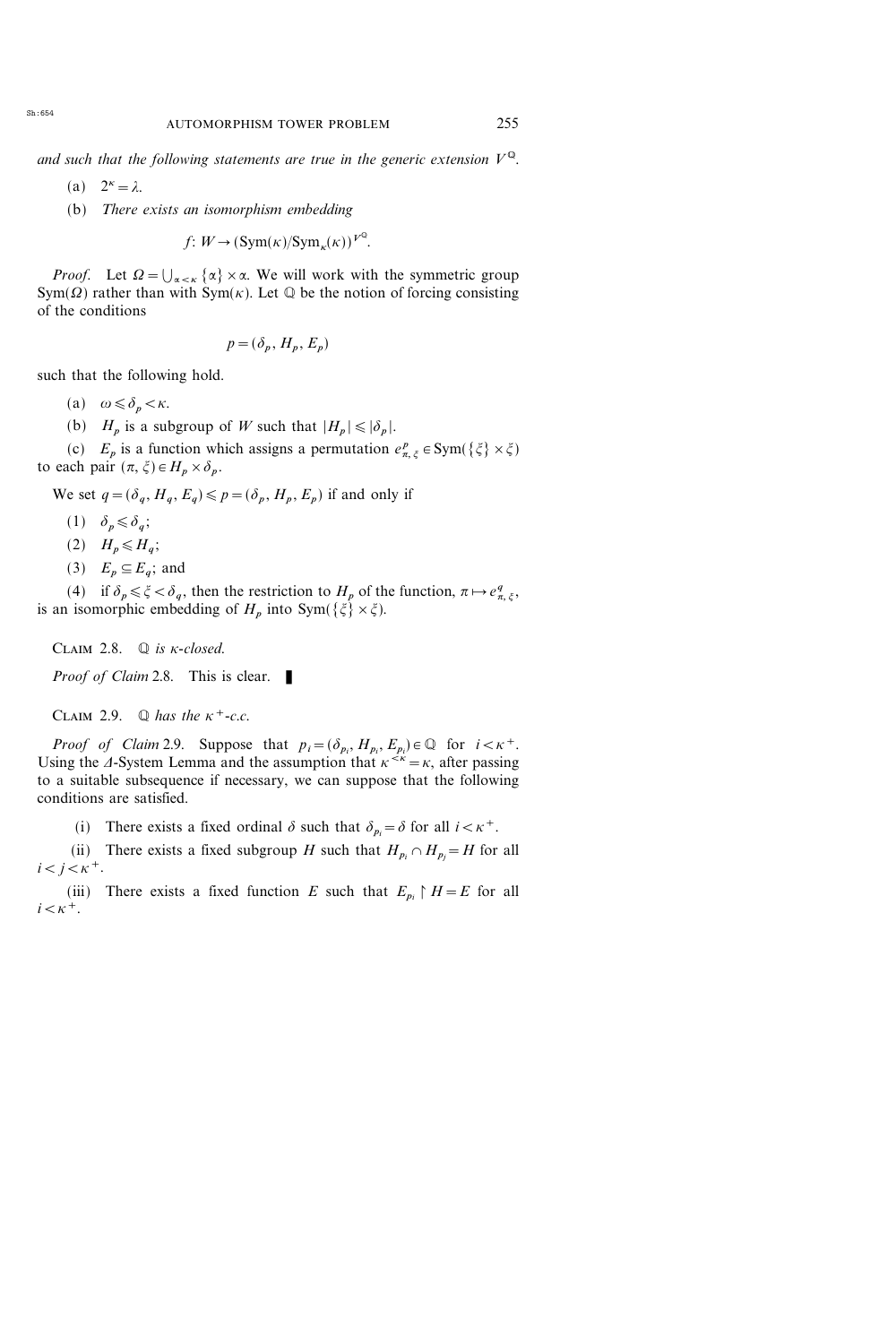Now fix any two ordinals  $i < j < \kappa^+$ . Let  $H^+ = \langle H_{p_i}, H_{p_j} \rangle$  be the subgroup generated by  $H_{p_i} \cup H_{p_j}$ ; and let  $E^+$  be any extension of  $E_{p_i} \cup E_{p_j}$ which satisfies condition (c). Then  $q=(\delta, H^+, E^+)$  is a common lower bound of  $p_i$  and  $p_i$ .

CLAIM 2.10. For each  $\alpha < \kappa$ , the set  $C_{\alpha} = \{p \in \mathbb{Q} \mid \delta_p \ge \alpha\}$  is dense in  $\mathbb{Q}$ .

*Proof of Claim* 2.10. Let  $p = (\delta_p, H_p, E_p) \in \mathbb{Q}$ . Then we can suppose that  $\delta_p < \alpha$ . We can define an isomorphic embedding  $\varphi: H_p \to \text{Sym}(H_p)$  by setting  $\varphi(h)(x) = hx$  for all  $x \in H_p$ . Since  $|H_p| \leq |\delta_p|$ , it follows that there exists an isomorphic embedding  $\varphi_{\xi}: H_p \to \text{Sym}(\{\xi\} \times \xi)$  for each  $\delta_p \leq \xi < \alpha$ . Hence there exists a condition  $q = (\delta_q, H_q, E_q) \leq p$  such that  $H_q = H_p$  and  $\delta_p = \alpha$ .

CLAIM 2.11. For each  $\pi \in W$ , the set  $D_{\pi} = \{ p \in \mathbb{Q} \mid \pi \in H_p \}$  is dense in  $\mathbb{Q}$ .

*Proof of Claim* 2.11. Let  $p = (\delta_p, H_p, E_p) \in \mathbb{Q}$ . Let  $H^+ = \langle H_p, \pi \rangle$  be the subgroup generated by  $H_p \cup \{\pi\}$ , and let  $E^+$  be any extension of  $E_p$ to  $H^+$  which satisfies condition (c). Then  $q = (\delta_q, H_q, E_q) \leq p$ .

Let  $F \subseteq \mathbb{Q}$  be a generic filter, and let  $V^{\mathbb{Q}} = V[F]$  be the corresponding generic extension. Working within  $V^{\mathbb{Q}}$ , for each  $\pi \in W$ , let

 $e(\pi) = \bigcup \{e_{\pi,\xi}^p | \text{There exists } p \in F \text{ such that } \pi \in H_p \text{ and } \xi < \delta_p \}.$ 

Then  $e(\pi) \in \text{Sym}(\Omega)$ . Let  $\text{Sym}_k(\Omega) = \{ \psi \in \text{Sym}(\Omega) \mid |\text{supp}(\psi)| < \kappa \}$ ; and define the function

$$
f: W \to \mathrm{Sym}(\Omega)/\mathrm{Sym}_\kappa(\Omega)
$$

by  $f(\pi)=e(\pi)$  Sym<sub>k</sub>( $\Omega$ ). Then it is enough to show that f is an isomorphic embedding.

CLAIM 2.12. If  $1 \neq \pi \in W$ , then  $f(\pi) \neq 1$ .

*Proof of Claim* 2.12. Choose a condition  $p = (\delta_p, H_p, E_p) \in F$  such that  $\pi \in H_p$ . If  $\xi$  is any ordinal such that  $\delta_p \leq \xi < \kappa$ , then  $e(\pi) \upharpoonright {\xi} \times \xi \neq$  $id_{\{\xi\}\times \xi}$ . Hence  $e(\pi) \notin \text{Sym}_{\kappa}(\Omega)$ .

CLAIM 2.13.  $f$  is a group homomorphism.

*Proof of Claim* 2.13. Let  $\pi_1$ ,  $\pi_2 \in W$ . Let  $p = (\delta_p, H_p, E_p) \in F$  be a condition such that  $\pi_1$ ,  $\pi_2 \in H_p$ . Let  $\xi$  be any ordinal such that  $\delta_p \leq \xi \leq \kappa$ ; and let  $q \in F$  be a condition such that  $q \leq p$  and  $\zeta < \delta_q$ . Then

$$
e^q_{\pi_1,\,\xi}\circ e^q_{\pi_2,\,\xi}=e^q_{\pi_1\circ\pi_2,\,\xi}.
$$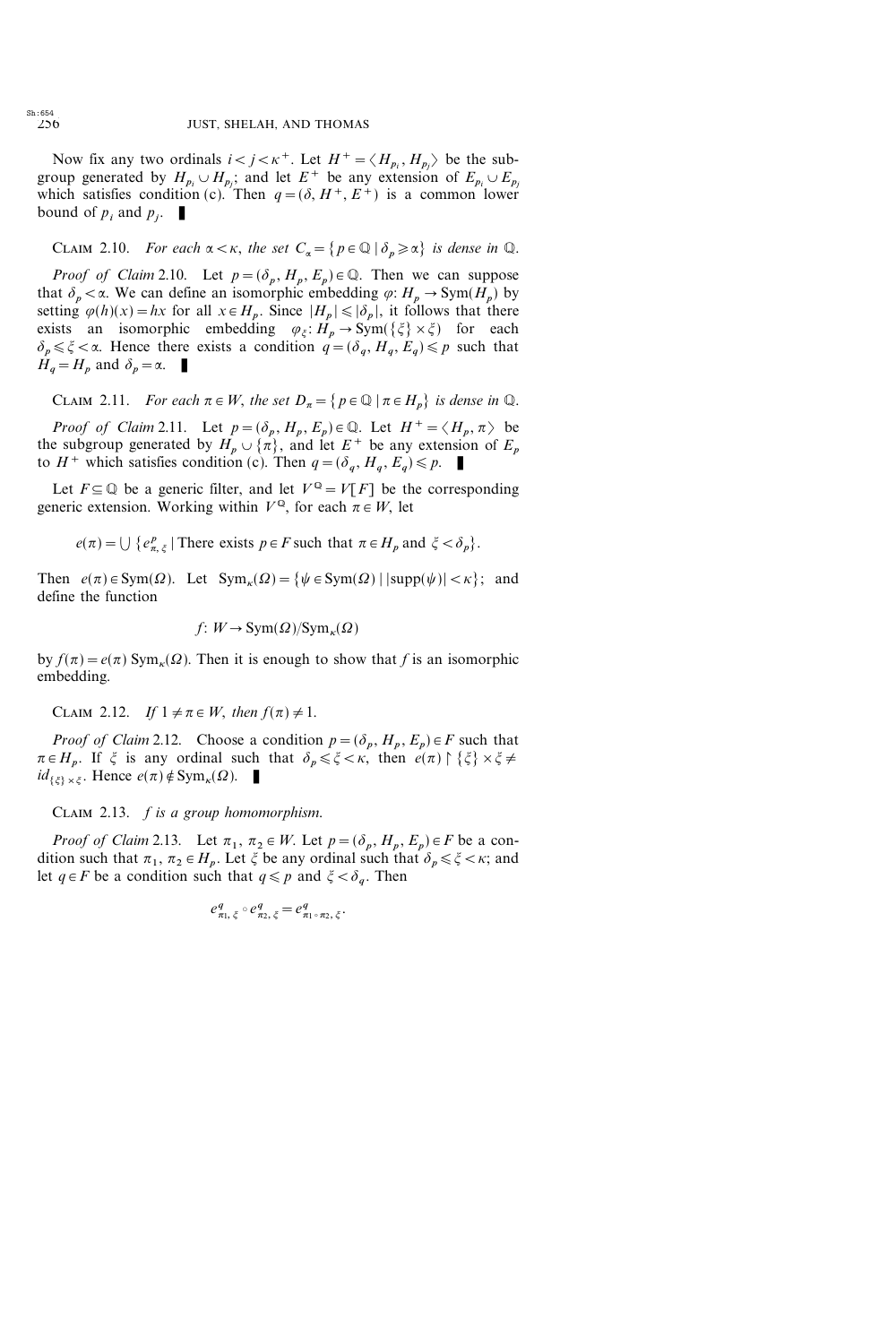It follows that

$$
e(\pi_1) \operatorname{Sym}_{\kappa}(\Omega) \circ e(\pi_2) \operatorname{Sym}_{\kappa}(\Omega) = e(\pi_1 \circ \pi_2) \operatorname{Sym}_{\kappa}(\Omega).
$$

Finally it is easily checked that  $|\mathbb{Q}| = \lambda$ ; and it follows that  $V^{\mathbb{Q}} \models 2^{\kappa} = \lambda$ . This completes the proof of Lemma 2.7.  $\blacksquare$ 

Summing up our work in this section, we obtain the following result.

THEOREM 2.14. Let V be a transitive model of ZFC and let  $\kappa$ ,  $\lambda$  be cardinals such that  $\omega < \kappa < \kappa = \kappa < \lambda = \lambda^{\kappa}$ . Let  $\alpha$  be any ordinal such that  $\alpha < \lambda^{+}$ . Then there exists a notion of forcing  $Q$  such that

- (1)  $\mathbb{Q}$  is *k*-closed;
- (2)  $\qquad$  has the  $\kappa^+$ -c.c.;

and such that the following statements are true in the generic extension  $V^{\mathbb{Q}}$ .

(a)  $2^{\kappa} = \lambda$ .

(b) There exist groups  $H < G < Sym(\kappa)$  such that  $|H| = \kappa$  and the normaliser tower of  $H$  in  $G$  terminates in exactly  $\alpha$  steps.

*Proof.* Let  $\gamma$  be an ordinal such that  $\max{\alpha, \lambda} \leq \gamma < \lambda^+$ . Then  $|W_{\nu}| = \lambda$ . Let  $\mathbb Q$  be the notion of forcing obtained by applying Lemma 2.7 to  $W = W_v$ . By Lemma 2.5,  $\mathbb Q$  satisfies our requirements.

#### 3. CLOSED GROUPS OF UNCOUNTABLE DEGREE

In this section, we will prove Theorem 1.12. Let  $\kappa$  be a regular uncountable cardinal such that  $\kappa^{<\kappa} = \kappa$ , and let G be a group which satisfies the  $\kappa^+$ -compatibility condition. Let L be a first-order language consisting of  $\kappa$ binary relation symbols. The following notion of forcing  $P$  is designed to adjoin a structure  $\mathcal M$  of cardinality  $\kappa$  for the language  $L$  such that  $G \simeq$  Aut M. This is sufficient; for then we can use one of the standard procedures to code  $\mathcal M$  into a graph  $\Gamma$  of cardinality  $\kappa$  such that Aut  $\Gamma \simeq$  Aut *M* (cf. Section 5.5 of Hodges [3]).

DEFINITION 3.1. Suppose that  $L_0 \subseteq L$  and that N is a structure for the language  $L_0$ . Then a *restricted atomic type* in the free variable v for the language  $L_0$  using parameters from  $\mathcal N$  is a set t of formulas of the form  $R(v, a)$ , where  $R \in L_0$  and  $a \in \mathcal{N}$ . An element  $c \in \mathcal{N}$  is said to *realise t* if  $\mathcal{N} \models \varphi[\![c]\!]$  for every formula  $\varphi(v) \in t$ . If no element of N realises t, then t is said to be *omitted* in N. Notice that if t is omitted in N, then t is not the *trivial* restricted atomic type  $\emptyset$ .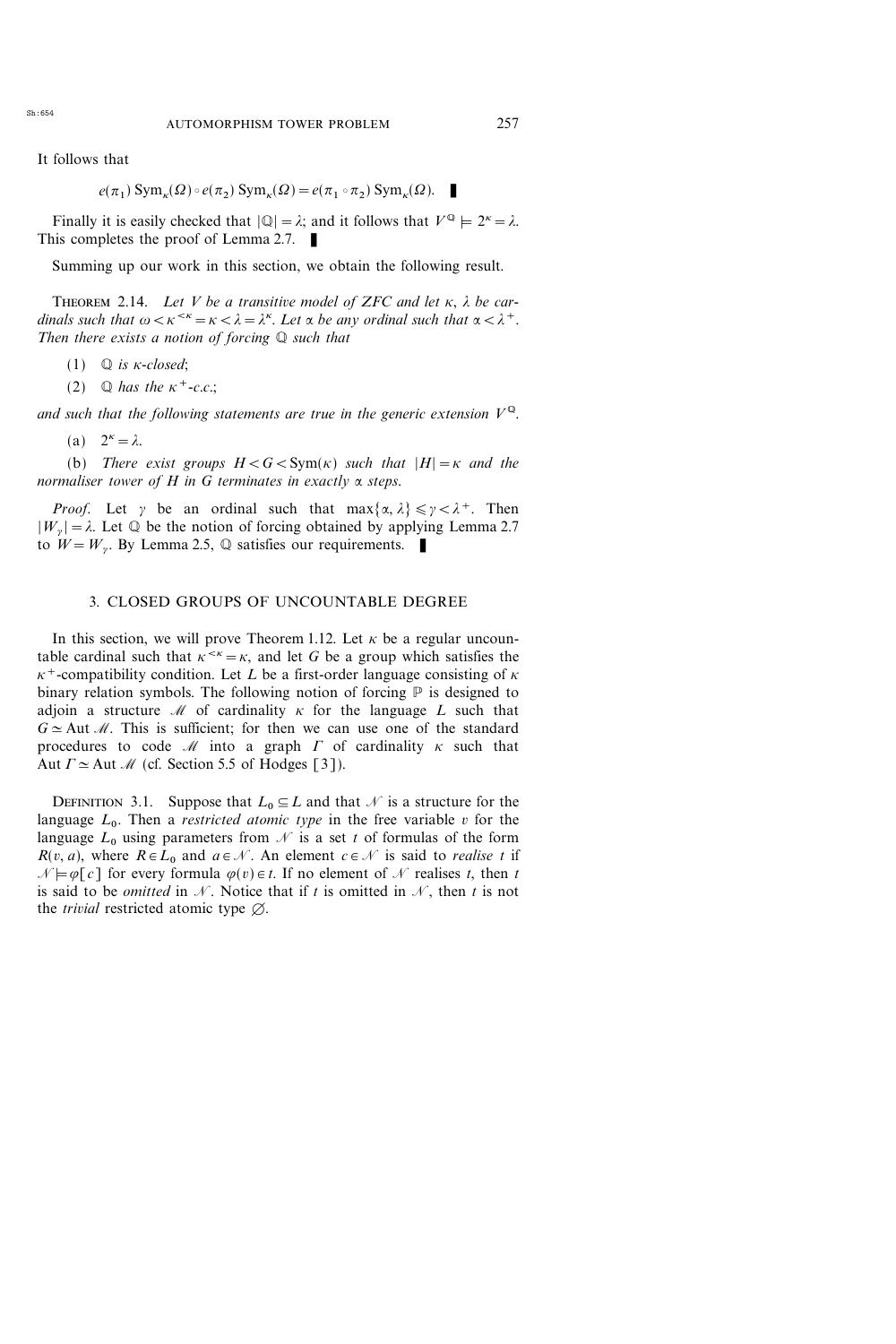DEFINITION 3.2. Let  $\mathbb P$  be the notion of forcing consisting of the conditions

$$
p = (H, \pi, \mathcal{N}, T)
$$

such that the following hold.

(a) *H* is a subgroup of *G* such that  $|H| < \kappa$ .

(b) There exists an ordinal  $0 < \delta < \kappa$  and a subset  $L(\mathcal{N}) \in [L]^{<\kappa}$ such that  $\mathcal N$  is a structure with universe  $\delta$  for the language  $L(\mathcal N)$ .

(c)  $\pi: H \to \text{Aut } \mathcal{N}$  is a group homomorphism.

(d)  $T$  is a set of restricted atomic types in the free variable  $v$  for the language  $L(\mathcal{N})$  using parameters from  $\mathcal{N}$ . Furthermore,  $|T| < \kappa$ ; and each  $t \in T$  is omitted in N.

We set  $(H_2, \pi_2, \mathcal{N}_2, T_2) \leq (H_1, \pi_1, \mathcal{N}_1, T_1)$  if and only if

- $(1)$   $H_1 \leq H_2$ .
- (2)  $\mathcal{N}_1$  is a substructure of  $\mathcal{N}_2$ .
- (3) For all  $h \in H_1$  and  $\alpha \in \mathcal{N}_1$ ,  $\pi_2(h)(\alpha) = \pi_1(h)(\alpha)$ .
- $(4)$   $T_1 \subseteq T_2$ .

It is clear that the components  $(H, \pi, \mathcal{N})$  in each condition  $p \in \mathbb{P}$  are designed to generically adjoin a structure  $\mathcal M$  of cardinality  $\kappa$  for the language L, together with an embedding  $\pi^*$  of G into Aut M. The set T of restricted atomic types is needed to kill off potential extra automorphisms  $g \in$ Aut  $\mathcal{M} \setminus \pi^*$ [G], and thus ensure that  $\pi^*$  is surjective.

LEMMA 3.3.  $\mathbb{P}$  is *k*-closed. *Proof.* This is clear.  $\blacksquare$ 

LEMMA 3.4.  $\mathbb{P}$  has the  $\kappa^+$ -c.c.

*Proof.* Suppose that  $p_i = (H_i, \pi_i, \mathcal{N}_i, T_i) \in \mathbb{P}$  for  $i < \kappa^+$ . After passing to a suitable subsequence if necessary, we can suppose that the following conditions hold.

(1) There exists a fixed structure N such that  $\mathcal{N}_i = \mathcal{N}$  for all  $i < \kappa^+$ .

(2) There exists a fixed set of restricted atomic types  $T$  such that  $T_i = T$  for all  $i < \kappa^+$ .

(3) There is a fixed group H such that for each  $i < \kappa^+$ , there exists an isomorphism  $f_i$ :  $H \simeq H_i$ .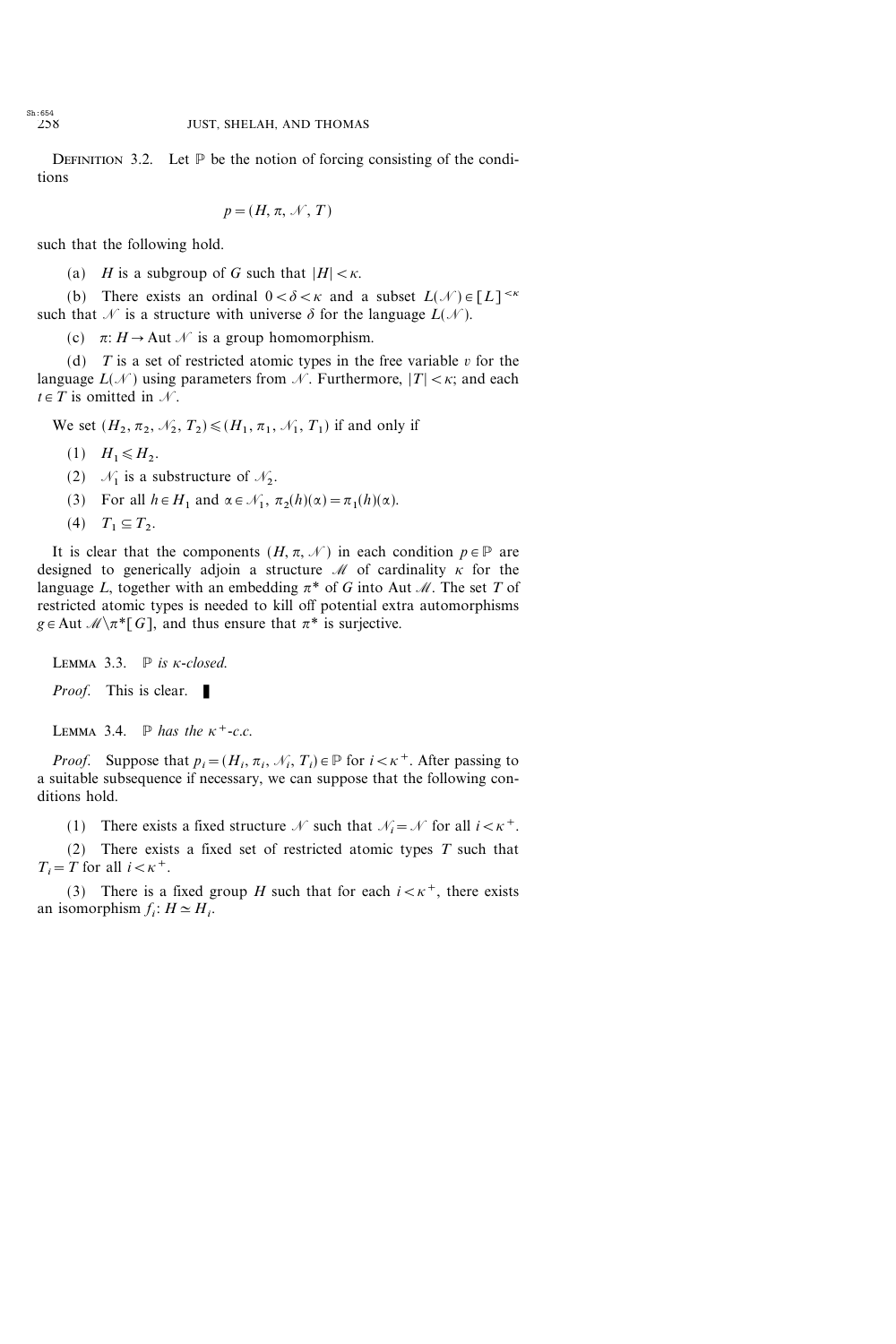(4) For each  $i < \kappa^+$ , let  $\psi_i : H \to \text{Aut } \mathcal{N}$  be the embedding defined by  $\psi_i = \pi_i \circ f_i$ . Then  $\psi_i = \psi_i$  for all  $i < j < \kappa^+$ .

Since G satisfies the  $\kappa^+$ -compatibility condition, there exist ordinals  $i < j < \kappa^+$  and a surjective homomorphism  $\varphi$ :  $\langle H_i, H_j \rangle \rightarrow H_i$  such that

(a)  $\varphi \circ f_i = f_i$ ; and

(b) 
$$
\varphi \upharpoonright H_i = id_{H_i}
$$
.

Let  $\langle H_i, H_j \rangle \rightarrow$  Aut  $\mathcal N$  be the homomorphism defined by  $\pi = \pi_i \circ \varphi$ . Clearly  $\pi_i \subseteq \pi$ . Note that if  $x \in H_i$ , then

$$
\pi_i \circ \varphi(x) = \pi_i \circ (\varphi \circ f_j) \circ f_j^{-1}(x)
$$

$$
= \pi_i \circ f_i \circ f_j^{-1}(x)
$$

$$
= \pi_j(x).
$$

Thus we also have that  $\pi_i \subseteq \pi$ . Consequently, we can define a condition  $p \leqslant p_i$ ,  $p_j$  by

$$
p = (\langle H_i, H_j \rangle, \pi, \mathcal{N}, T).
$$

LEMMA 3.5. For each  $p=(H, \pi, \mathcal{N}, T) \in \mathbb{P}$ , there exists a condition  $p^+ = (H, \pi^+, \mathcal{N}^+, T) \leq p$  such that  $\pi^+ : H \to$  Aut  $\mathcal{N}^+$  is an embedding.

*Proof.* Let  $\mathcal{N}^+$  be the structure for the language  $L(\mathcal{N})$  such that

- (a) the universe of  $\mathcal{N}^+$  is the disjoint union  $\mathcal{N} \sqcup H$ ;
- (b) for each relation  $R \in L(\mathcal{N}), R^{\mathcal{N}^+} = R^{\mathcal{N}}.$

In particular, if  $x \in \mathcal{N}^+ \setminus \mathcal{N}$ , then x only realises the trivial restricted atomic type  $\emptyset$  over N. Hence none of the restricted atomic types in T is realised in  $\mathcal{N}^+$ . Let  $\pi^+$ :  $H \to$  Aut  $\mathcal{N}^+$  be the embedding such that for each  $h \in H$ ,

(i) 
$$
\pi^+(h)(x) = \pi(h)(x)
$$
 for all  $x \in \mathcal{N}$ ; and

(ii) 
$$
\pi^+(h)(x) = hx
$$
 for all  $x \in H$ .

Then  $p^+ = (H, \pi^+, \mathcal{N}^+, T) \leq p$ .

There is a slight inaccuracy in the proof of Lemma 3.5, as the universe of  $\mathcal{N}^+$  should really be an ordinal  $\delta < \kappa$ . However, the proof can easily be repaired: simply replace  $\mathcal{N}^+$  by a suitable isomorphic structure. Similar remarks apply to the proofs of Lemmas 3.6 and 3.8.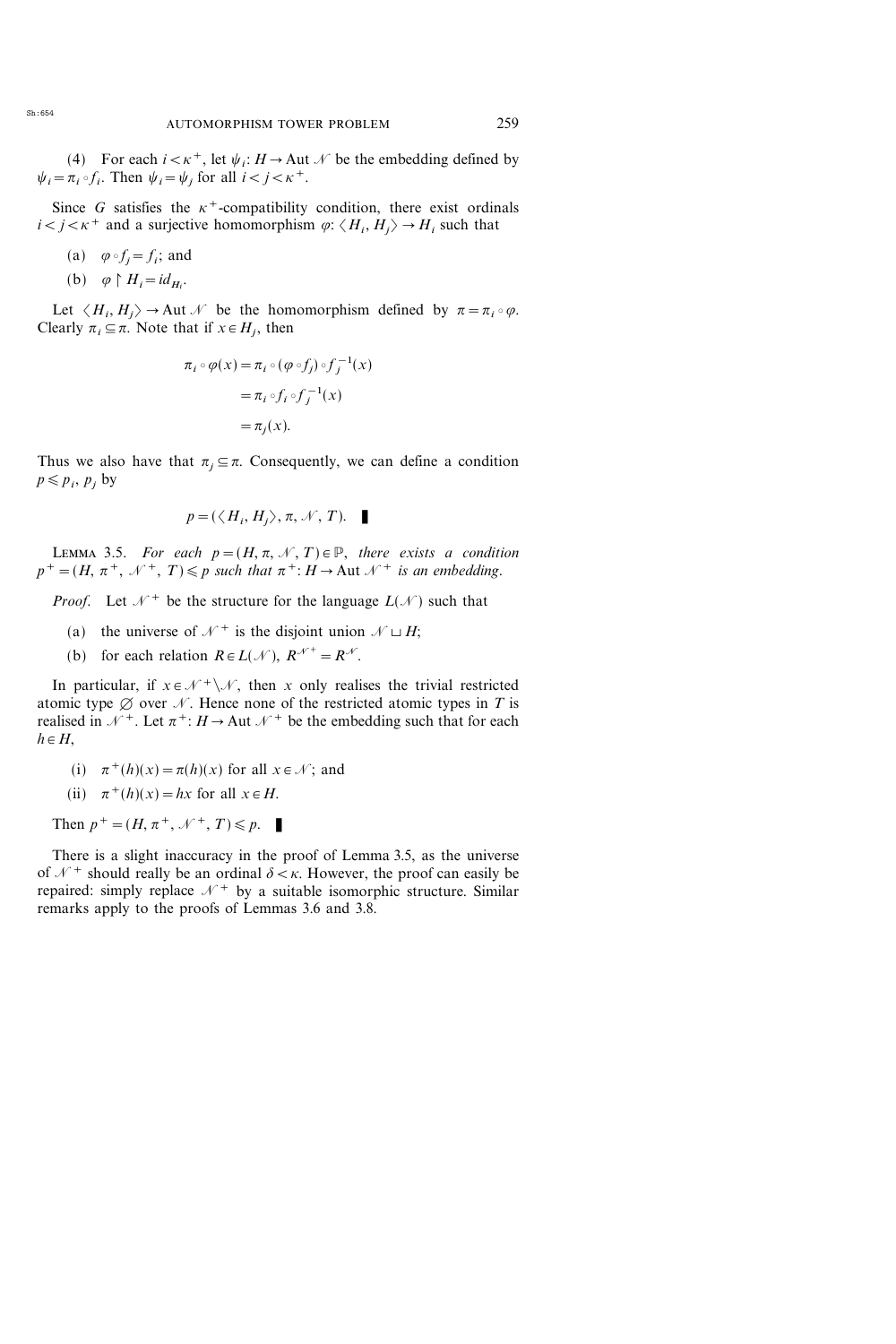LEMMA 3.6. For each  $a \in G$ ,

$$
D_a = \{(H, \pi, \mathcal{N}, T) \mid a \in H\}
$$

is a dense subset of P.

*Proof.* Let  $a \in G$  and  $p = (H, \pi, \mathcal{N}, T) \in \mathbb{P}$ . We can suppose that  $a \notin H$ . Let  $H^+ = \langle H, a \rangle$ . Let  $C = \{g_i | i \in I\}$  be a set of left coset representatives for H in  $H^+$ , chosen so that  $1 \in C$ . Let  $\mathcal{N}^+$  be the structure for the language  $L(\mathcal{N})$  such that

- (a) the universe of  $\mathcal{N}^+$  is the cartesian product  $C \times \mathcal{N}$ ; and
- (b) for each relation  $R \in L(\mathcal{N})$ ,

 $((g_i, x), (g_j, y)) \in R^{\mathcal{N}^+}$  iff  $i = j$  and  $(x, y) \in R^{\mathcal{N}}$ .

By identifying each  $x \in \mathcal{N}$  with the element  $(1, x) \in \mathcal{N}^+$ , we can regard  $\mathcal{N}$ as a substructure of  $\mathcal{N}^+$ . Once again, each element  $(g_i, x) \in \mathcal{N}^+ \setminus \mathcal{N}$  only realises the trivial restricted atomic type  $\emptyset$  over  $\mathcal{N}$ ; and hence none of the restricted atomic types in T is realised in  $\mathcal{N}^+$ .

Define an action of  $H^+$  on  $\mathcal{N}^+$  as follows. If  $g \in H^+$  and  $(g_i, x) \in \mathcal{N}^+$ , then

$$
g(g_i, x) = (g_j, \pi(h)(x)),
$$

where  $j \in I$  and  $h \in H$  are such that  $gg_j = g_j h$ . It is easily checked that this action yields a homomorphism  $\pi^+$ :  $H^+ \rightarrow$  Aut  $\mathcal{N}^+$ ; and that the condition  $(H^+, \pi^+, \mathcal{N}^+, T) \leqslant p.$ 

LEMMA 3.7. For each  $\alpha < \kappa$ ,

$$
E_{\alpha} = \{(H, \pi, \mathcal{N}, T) \, | \, \alpha \in \mathcal{N}\}
$$

is a dense subset of P.

Proof. Left to the reader.

Let  $F \subseteq \mathbb{P}$  be a generic filter, and let  $V^{\mathbb{P}} = V[F]$  be the corresponding generic extension. Working within  $V^{\mathbb{P}}$ , define

$$
\mathcal{M} = \bigcup \{ \mathcal{N} \mid \text{There exists } p = (H, \pi, \mathcal{N}, T) \in F \}
$$

and

$$
\pi^* = \bigcup \{\pi \mid \text{There exists } p = (H, \pi, \mathcal{N}, T) \in F\}.
$$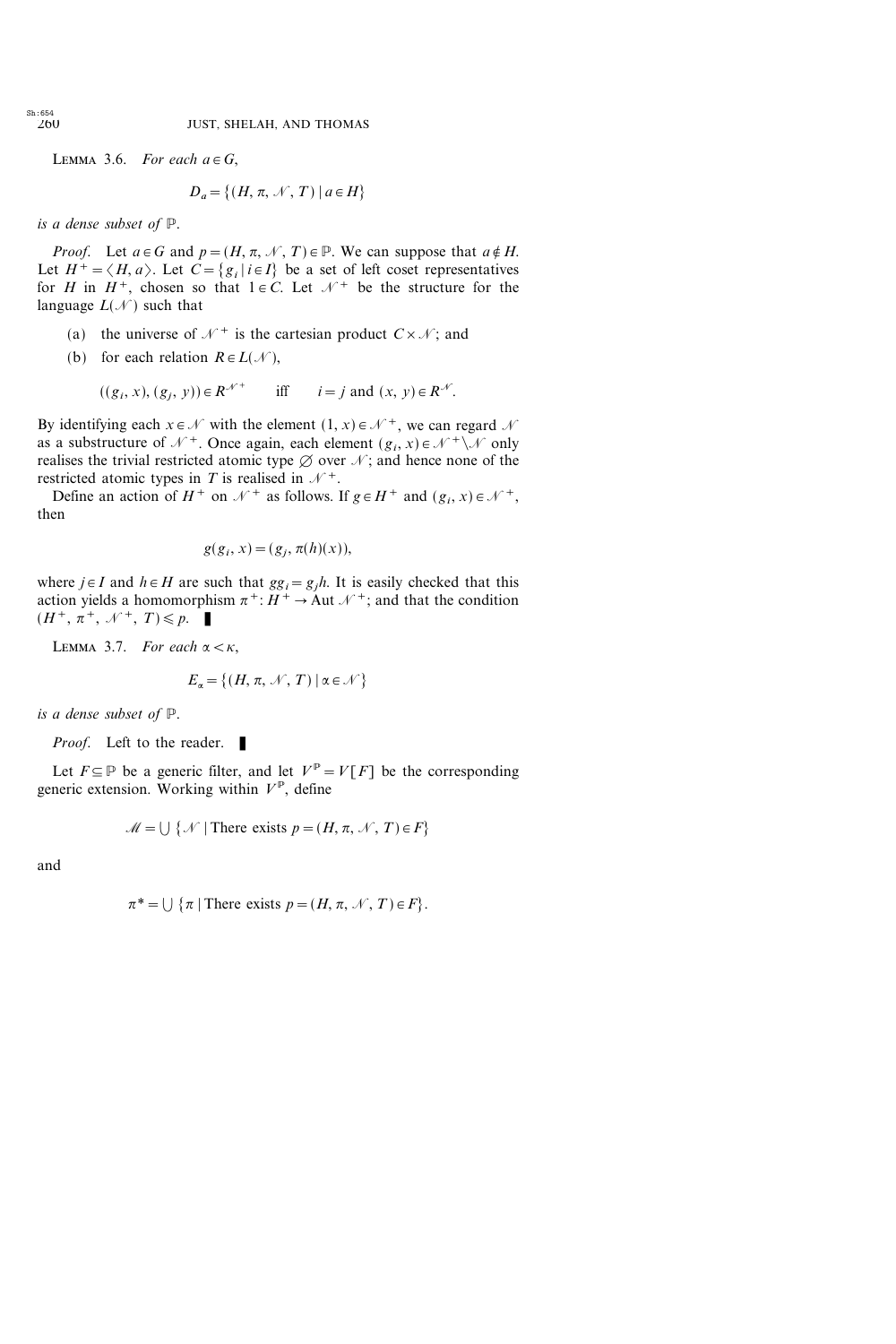Then M is a structure for L of cardinality  $\kappa$ , and  $\pi^*$  is an embedding of G into Aut  $M$ . So the following lemma completes the proof of Theorem 1.12.

LEMMA 3.8.  $\pi^*$ :  $G \rightarrow$  Aut *M* is a surjective homomorphism.

*Proof.* Suppose that  $g \in Aut \mathcal{M} \setminus \pi^*[G]$ . Let  $\tilde{\mathcal{M}}$ ,  $\tilde{\pi}$  be the canonical P-names for M and  $\pi^*$ ; and let  $\tilde{g}$  be a P-name for g. Then there exists a condition  $p \in F$  such that

$$
p \Vdash \tilde{g} \in
$$
Aut  $\tilde{M}$  and  $\tilde{g} \neq \tilde{\pi}(h)$  for all  $h \in G$ .

Using the facts that  $\mathbb P$  is *k*-closed, we can inductively construct a descending sequence of conditions  $p_m = (H_m, \pi_m, \mathcal{N}_m, T_m)$  for  $m \in \omega$  such that the following hold.

- (a)  $p_0 = p$ .
- (b) For all  $x \in \mathcal{N}_m$ , there exists  $y \in \mathcal{N}_{m+1}$  such that  $p_{m+1} \models \tilde{g}(x) = y$ .

(c) For all  $h \in H_m$ , there exists  $z \in \mathcal{N}_{m+1}$  such that  $p_{m+1} \models \tilde{g}(z) \neq$  $\pi_{m+1}(h)(z)$ .

Let  $q=(H, \pi, \mathcal{N}, T)$  be the greatest lower bound of  $\{p_m | m \in \omega\}$  in  $\mathbb{P}$ . Then  $q \leq p$ , and there exists  $g^* \in$  Aut  $\mathcal{N} \setminus \pi[H]$  such that  $q \Vdash \tilde{g} \upharpoonright \mathcal{N} = g^*$ . Let  $\mathcal{N}^+$  be the structure defined as follows.

- (1) The universe of  $\mathcal{N}^+$  is the disjoint union  $\mathcal{N} \sqcup H$ .
- (2) For each relation  $R \in L(\mathcal{N})$ ,  $R^{\mathcal{N}^+} = R^{\mathcal{N}}$ .

(3) For each  $x \in \mathcal{N}$ , let  $R_x \in L \backslash L(\mathcal{N})$  be a new binary relation symbol. Then we set  $(h, y) \in R_x^{\mathcal{N}^+}$  iff  $h \in H$ ,  $y \in \mathcal{N}$  and  $\pi(h)(x) = y$ .

Once again, it is clear that none of the restricted atomic types in  $T$  is realised in  $\mathcal{N}^+$ . Let  $\pi^+$ :  $H \rightarrow Sym\mathcal{N}^+$  be the embedding such that

(i) 
$$
\pi^+(h)(x) = \pi(h)(x)
$$
 for all  $x \in \mathcal{N}$ ; and

(ii)  $\pi^+(h)(x) = hx$  for all  $x \in H$ .

Then it is easily checked that  $\pi^+ [H] \leq$  Aut  $\mathcal{N}^+$ . Finally let t be the restricted atomic type defined by

$$
t = \{ R_x(v, g^*(x)) \mid x \in \mathcal{N} \};
$$

and let  $T^+ = T \cup \{t\}.$ 

CLAIM 3.9. t is omitted in  $\mathcal{N}^+$ .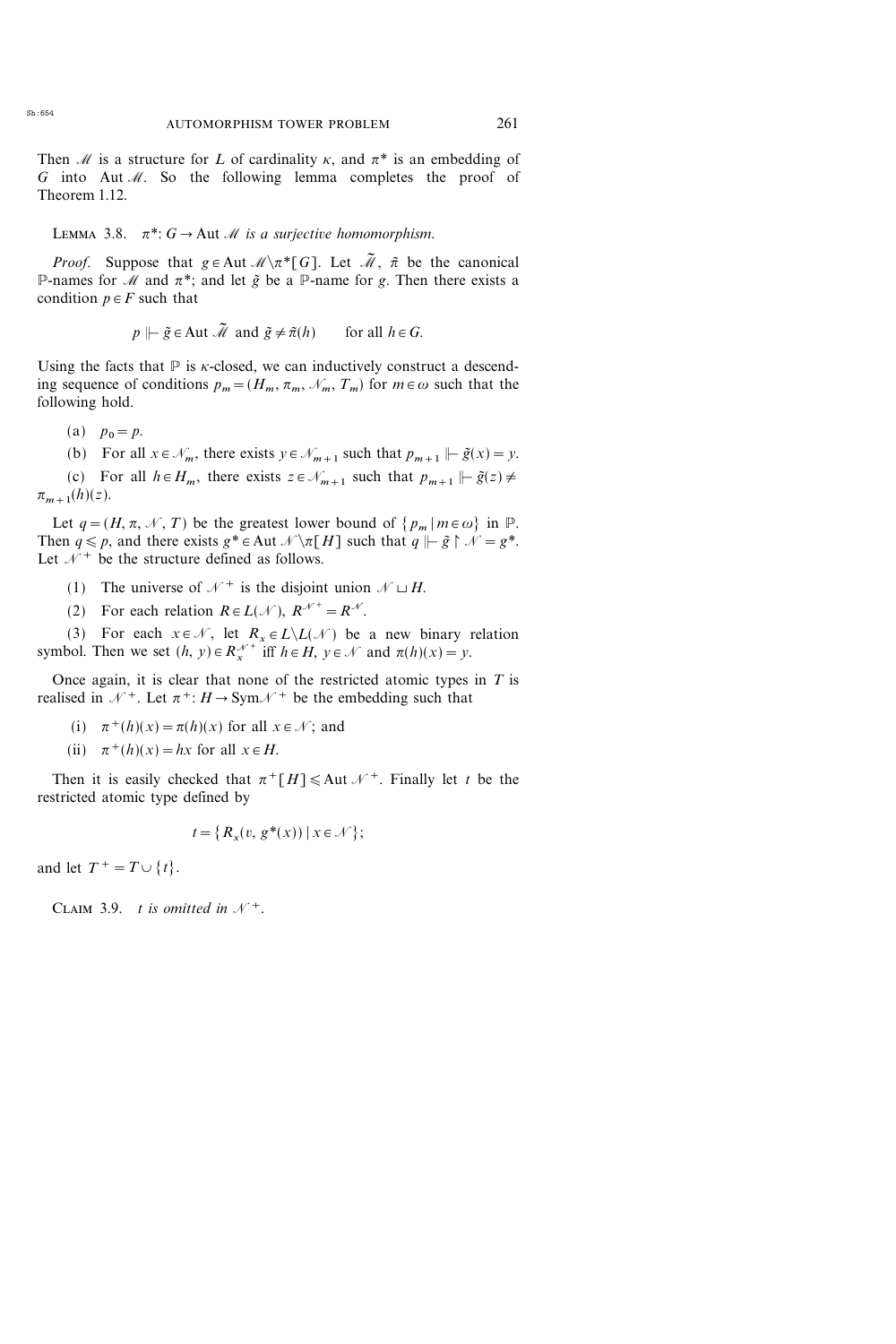*Proof of Claim* 3.9. If  $z \in \mathcal{N}^+$  realises t, then  $z = h \in H$ . And if  $x \in \mathcal{N}$ , then  $\mathcal{N}^+ \models R_x(h, g^*(x))$ , and so  $\pi(h)(x) = g^*(x)$ . But this contradicts the fact that  $g^* \in$  Aut  $\mathcal{N} \setminus \pi[H]$ .

Thus  $q^+ = (H, \pi^+, \mathcal{N}^+, T^+) \in \mathbb{P}$ . To simplify notation, suppose that  $q^+ \in F$ ; so that  $g^* \subseteq g$ . Then for each  $x \in \mathcal{N}$ , we have that  $\mathcal{M} \models R_x(1, x)$ , and hence  $\mathcal{M} \models R_{r}(g(1), g^{*}(x))$ . But this means that  $g(1) \in \mathcal{M}$  realises t, which is the final contradiction.  $\blacksquare$ 

### 4.  $\tau_{\kappa}$  IS INCREASING

In this section, we will complete the proof of Theorem 1.4. So let  $V \models GCH$  and let  $\kappa, \lambda \in V$  be uncountable cardinals such that  $\kappa < \text{cf}(\lambda)$ . Let  $\alpha$  be any ordinal such that  $\alpha < \lambda^+$ . It is well known that there exists a centreless group T of cardinality  $\kappa$  such that Aut T = Inn T. (For example, we can take  $T = PGL(2, K)$ , where K is a rigid field of cardinality  $\kappa$ . The existence of such a field follows from Lemma 1.7.) Thus we can assume that  $\alpha \geq 1$ . First consider the case when  $\kappa$  is a regular cardinal. Let  $\mathbb Q$  be the notion of forcing which is given by Theorem 2.14. Then the following statements are true in the corresponding generic extension  $M=V^{\mathbb{Q}}$ .

(a) 
$$
\kappa^{<\kappa} = \kappa.
$$

(b) 
$$
2^{\kappa} = \lambda
$$
.

(c) There exist groups  $H < G < \text{Sym}(\kappa)$  such that  $|H| = \kappa$  and the normaliser tower of H in G terminates in exactly  $\alpha$  steps.

Let  $P \in M$  be the notion of forcing, given by Theorem 1.12, which adjoins a graph  $\Gamma$  of cardinality  $\kappa$  such that  $G \simeq$  Aut  $\Gamma$ . Then, applying Lemma 1.8, we find that the following statements are true in  $M^{\mathbb{P}}$ .

 $(1)$   $2^{\kappa} = \lambda$ .

(2) There exists a centreless group T of cardinality  $\kappa$  such that  $\tau(T)=\alpha$ .

Next suppose that  $\kappa$  is a singular cardinal. By the above argument, there is a generic extension  $V^{p*Q}$  in which the following statements are true.

(i)  $2^{\omega_1} = 2^{\kappa} = \lambda$ .

(ii) There exists a centreless group T of cardinality  $\omega_1$  such that  $\tau(T)=\alpha$ .

Let  $G = T \times Alt(\kappa)$ . Clearly  $|G| = \kappa$ ; and the following theorem implies that  $\tau(G) = \tau(T) = \alpha$ . This completes the proof of Theorem 1.4.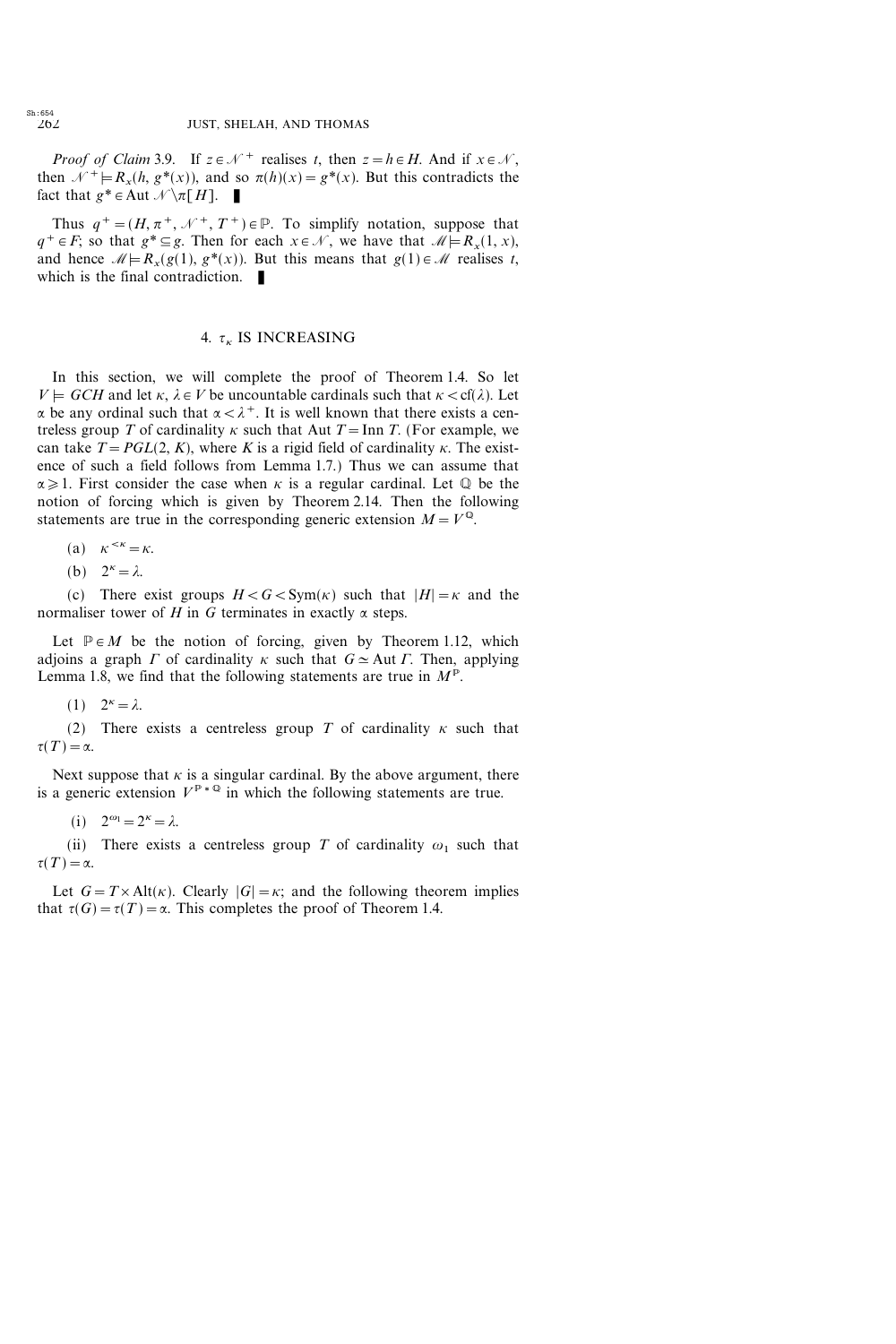THEOREM 4.1. Suppose that  $\omega \le \theta \le \kappa$ . IF H is a centreless group of cardinality  $\theta$  such that  ${\tau(H)\geq 1}$ , then  ${\tau(H\times \mathrm{Alt}(\kappa))=\tau(H)}$ .

COROLLARY 4.2. If  $\omega \le \theta \le \kappa$ , then  ${\tau}_{\theta} \le {\tau}_{\kappa}$ .

The remainder of this section will be devoted to the proof of Theorem 4.1. Let  $G = H \times Alt(\kappa)$ ; and let  $H_\beta$ ,  $G_\beta$  be the  $\beta$ th groups in the automorphism towers of  $H$ ,  $G$ , respectively. We will eventually prove by induction that  $G_{\beta} = H_{\beta} \times \text{Sym}(\kappa)$  for all  $\beta \geq 1$ . To accomplish this, we need to keep track of  $\varphi[\text{Alt}(\kappa)]$  for each automorphism  $\varphi$  of  $G_{\beta}$ . The next lemma shows that for all  $\varphi \in \text{Aut } G_{\beta}$ , either  $\varphi [\text{Alt}(\kappa)] \leq H_{\beta}$  or  $\varphi[\text{Alt}(\kappa)] \leq \text{Sym}(\kappa)$ . The main point will be to eliminate the possibility that  $\varphi[\text{Alt}(\kappa)] \leq H_{\beta}$ . This is straightforward when  $\beta$  is a successor ordinal. To deal with the case when  $\beta$  is a limit ordinal, we will make use of the result that  $Alt(K)$  is strictly simple.

Lemma 4.3. Suppose that A is a simple nonabelian normal subgroup of the direct product  $H \times S$ . Then either  $A \le H$  or  $A \le S$ .

*Proof.* Let  $1 \neq g = xy \in A$ , where  $x \in H$  and  $y \in S$ . If  $y = 1$ , then the conjugacy class  $g^A = x^A$  is contained in H, and so  $A = \langle g^A \rangle \le H$ . So suppose that  $y \neq 1$ . Let  $\pi: H \times S \to S$  be the canonical projection map. Then  $1 \neq y \in \pi[A] \leq S$  and  $\pi[A] \simeq A$ . Hence there exists an element  $z \in \pi[A] \le S$  such that  $zyz^{-1} \neq y$ . Since  $A \leq H \times S$ , it follows that

$$
1 \neq zyz^{-1}y^{-1} = zxyz^{-1}y^{-1}x^{-1} = zgz^{-1}g^{-1} \in A \cap S.
$$

Arguing as above, we now obtain that  $A \le S$ .

DEFINITION 4.4. Let H be a subgroup of the group G. Then H is said to be an *ascendant subgroup* of G if there exist an ordinal  $\gamma$  and a set of subgroups  $\{H_{\beta} | \beta \leq \gamma\}$  such that the following conditions are satisfied.

- (a)  $H_0 = H$  and  $H_y = G$ .
- (b) If  $\beta < \gamma$ , then  $H_{\beta} \leq H_{\beta+1}$ .
- (c) If  $\delta$  is a limit ordinal such that  $\delta \leq \gamma$ , then  $H_{\delta} = \bigcup_{\beta < \delta} H_{\beta}$ .

DEFINITION 4.5. A group A is *strictly simple* if it has no nontrivial proper ascendant subgroups.

THEOREM 4.6 (Macpherson and Neumann [7]). For each  $\kappa \geq \omega$ , the alternating group  $Alt(\kappa)$  is strictly simple.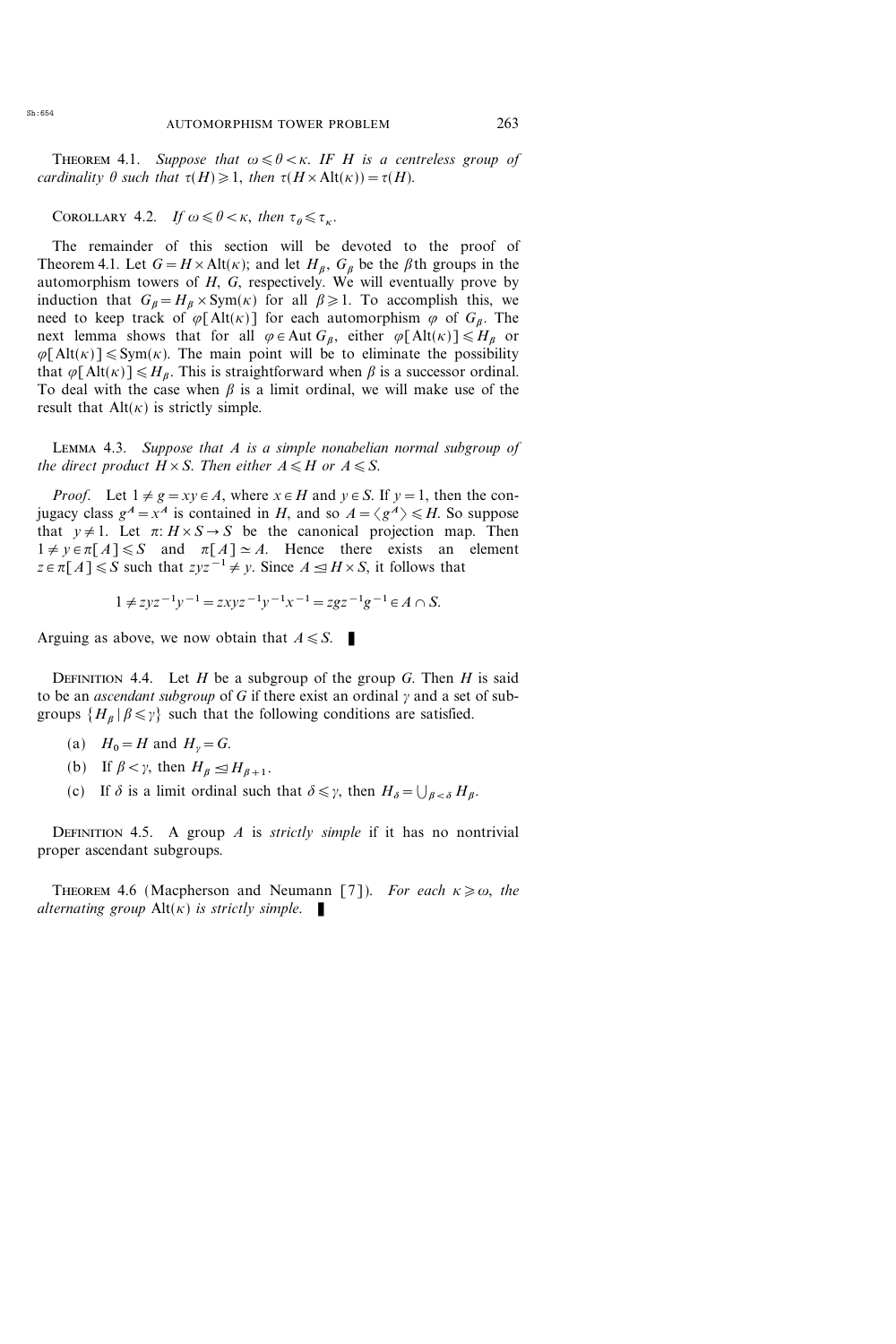LEMMA 4.7. Suppose that H is a centreless group. Let  $\tau = \tau(H)$  and let  $H_{\tau}$  be the  $\tau$ th group in the automorphism tower of H. If A is a strictly simple normal subgroup of  $H$ , then  $A \le H_0$ .

*Proof.* Let  $\beta \le \tau$  be the least ordinal such that  $A \le H_{\beta}$ . First suppose that  $\beta$  is a limit ordinal. Then  $A = \bigcup_{\gamma < \beta} (A \cap H_{\gamma})$ , and  $A \cap H_{\gamma} \leq A \cap H_{\gamma+1}$ for all  $\gamma < \beta$ . Consequently, if  $\gamma < \beta$  is the least ordinal such that  $A \cap H$ <sub>v</sub>  $\neq$  1, then  $A \cap H$ <sub>v</sub> is a nontrivial ascendant subgroup of A. But this contradicts the assumption that A is strictly simple.

Next suppose that  $\beta = \gamma + 1$  is a successor ordinal. Since  $A \cap H_{\gamma}$  is a proper normal subgroup of A, it follows that  $A \cap H_{\nu} = 1$ . Now notice that  $A \le H_{\gamma+1} \le N_{H_{\tau}}(H_{\gamma})$  and  $H_{\gamma} \le H_{\tau} = N_{H_{\tau}}(A)$ . This implies that  $[A, H_{\gamma}] \le$  $A \cap H$ <sub>v</sub> = 1. (For example, see Lemma 1.1.3 of Suzuki [12].) But then  $A \leq C_{H_{n+1}}(H_n) = 1$ , which is a contradiction. The only remaining possibility is that  $\beta=0$ .

We will also make use of the well-known results that  $Aut(Alt(\kappa))=$ Sym( $\kappa$ ) and Aut(Sym( $\kappa$ )) = Sym( $\kappa$ ). (For example, see Theorem 11.4.8 of Scott [9].)

*Proof of Theorem* 4.1. Let  $\tau = \tau(H)$ ; and let

 $H=H_0 \trianglelefteq H_1 \trianglelefteq \cdots H_{\beta} \trianglelefteq H_{\beta+1} \trianglelefteq \cdots H_{\tau}=H_{\tau+1}=\cdots$ 

be the automorphism tower of H. Let  $G = H \times Alt(\kappa)$ ; and let

$$
G = G_0 \leq G_1 \leq G_2 \leq \cdots G_{\beta} \leq G_{\beta+1} \leq \cdots
$$

be the automorphism tower of G. We will prove by induction on  $\beta \geq 1$  that  $G_{\beta} = H_{\beta} \times \text{Sym}(\kappa).$ 

First consider the case when  $\beta = 1$ . Let  $\varphi \in$  Aut G be any automorphism. Then  $\varphi[\text{Alt}(\kappa)]$  is a simple nonabelian normal subgroup of the direct product  $G = H \times Alt(\kappa)$ . By Lemma 4.3, either  $\varphi[Alt(\kappa)] \le H$  or  $\varphi[Alt(\kappa)] \le$ . Alt( $\kappa$ ). Since  $|\varphi[\text{Alt}(\kappa)]|=\kappa > \theta = |H|$ , it follows that  $\varphi[\text{Alt}(\kappa)] \leq \text{Alt}(\kappa)$ . As  $\varphi[\text{Alt}(\kappa)]$  is a normal subgroup of G, we must have that  $\varphi[\text{Alt}(\kappa)] = \text{Alt}(\kappa)$ . Note that  $C_G(\text{Alt}(\kappa)) = H$ . Hence we must also have that  $\varphi[H]=H$ . It follows that

$$
G_1 = \text{Aut } G = \text{Aut } H \times \text{Aut}(\text{Alt}(\kappa)) = H_1 \times \text{Sym}(\kappa).
$$

Next suppose that  $\beta = \gamma + 1$  and that  $G_y = H_y \times \text{Sym}(\kappa)$ . Let  $\varphi \in \text{Aut } G_y$  be any automorphism. By Lemma 4.3, either  $\varphi[\text{Alt}(\kappa)] \le H$ , or  $\varphi[\text{Alt}(\kappa)] \le$ . Sym( $\kappa$ ). As Alt( $\kappa$ ) is a strictly simple group, Lemma 4.7 implies that  $\varphi[\text{Alt}(\kappa)] \leq \text{Sym}(\kappa)$ . Since  $\varphi[\text{Alt}(\kappa)]$  is a simple normal subgroup of  $G_{\nu}$ , it follows that  $\varphi[\text{Alt}(\kappa)] = \text{Alt}(\kappa)$ . Using the facts that  $C_{G}(\text{Alt}(\kappa)) = H_{\gamma}$